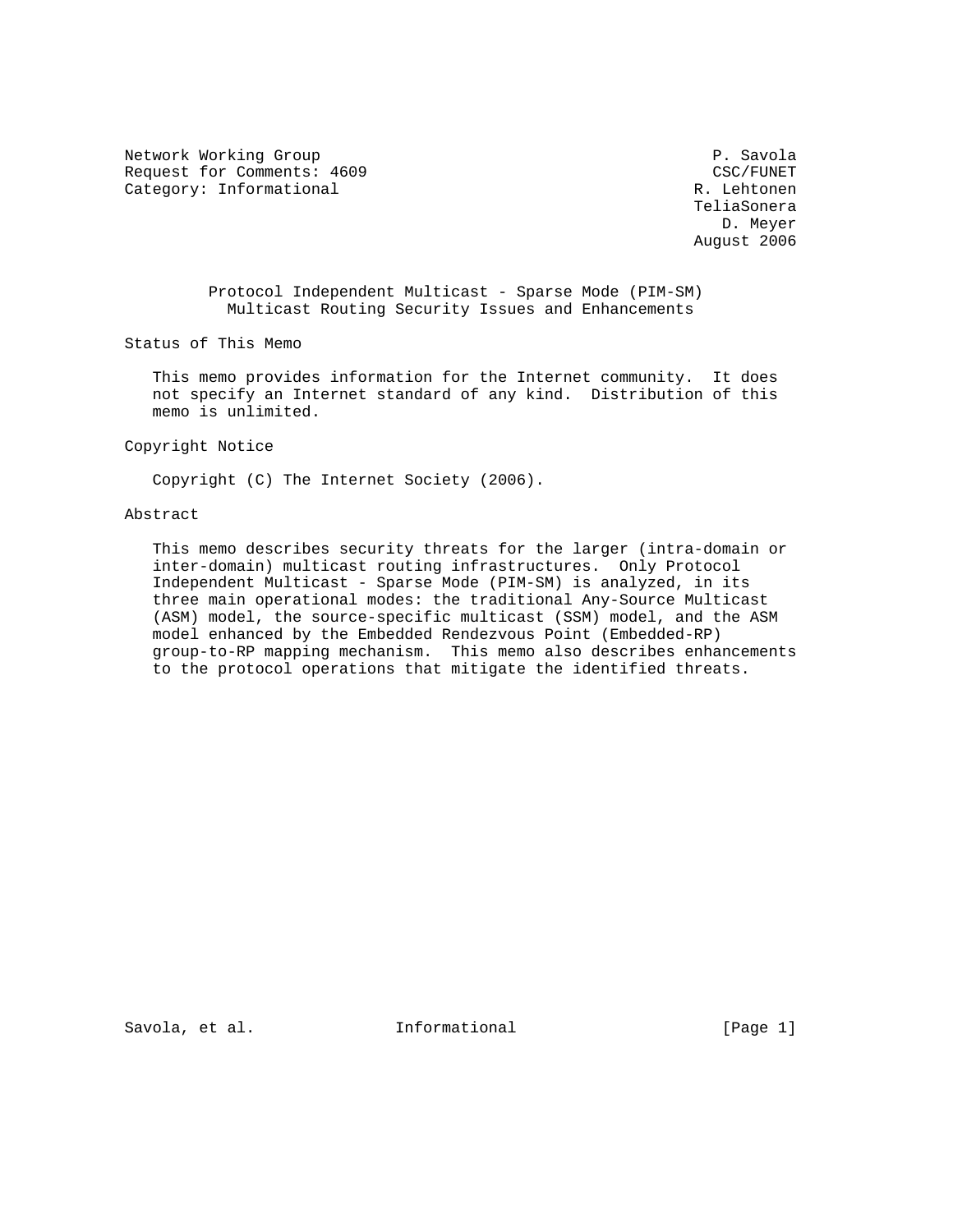Table of Contents

|  | 3.1.1. Joins to Different Groups (Join Flooding) 5         |
|--|------------------------------------------------------------|
|  |                                                            |
|  | 3.2.1. Sending Multicast to Empty Groups (Data Flooding) 7 |
|  | 3.2.2. Disturbing Existing Group by Sending to It          |
|  | (Group Integrity Violation)8                               |
|  |                                                            |
|  |                                                            |
|  | 3.3.2. No Receiver Information in PIM Joins 10             |
|  |                                                            |
|  |                                                            |
|  | 4.2. Enhancements for Threat Mitigation 10                 |
|  |                                                            |
|  | 5.1. Remote Routability Signalling 11                      |
|  | 5.2. Rate-Limiting Possibilities 12                        |
|  | 5.3. Specific Rate-limiting Suggestions 14                 |
|  | 5.3.1. Group Management Protocol Rate-Limiter 14           |
|  | 5.3.2. Source Transmission Rate-Limiter 14                 |
|  | 5.3.3. PIM Signalling Rate-Limiter 15                      |
|  | 5.3.4. Unicast-Decapsulation Rate-Limiter 15               |
|  | 5.3.5. PIM Register Rate-Limiter 15                        |
|  | 5.3.6. MSDP Source-Active Rate-Limiter 16                  |
|  |                                                            |
|  |                                                            |
|  |                                                            |
|  |                                                            |
|  |                                                            |
|  |                                                            |
|  | Appendix A. RPF Considers Interface, Not Neighbor 19       |
|  | Appendix B. Return Routability Extensions 20               |
|  | B.1.<br>Sending PIM-Prune Messages Down the Tree 20        |
|  | Analysing Multicast Group Traffic at DR 21<br>B.2.         |
|  | Comparison of the Above Approaches 21<br>B.3.              |
|  |                                                            |

Savola, et al. 1nformational 1999 [Page 2]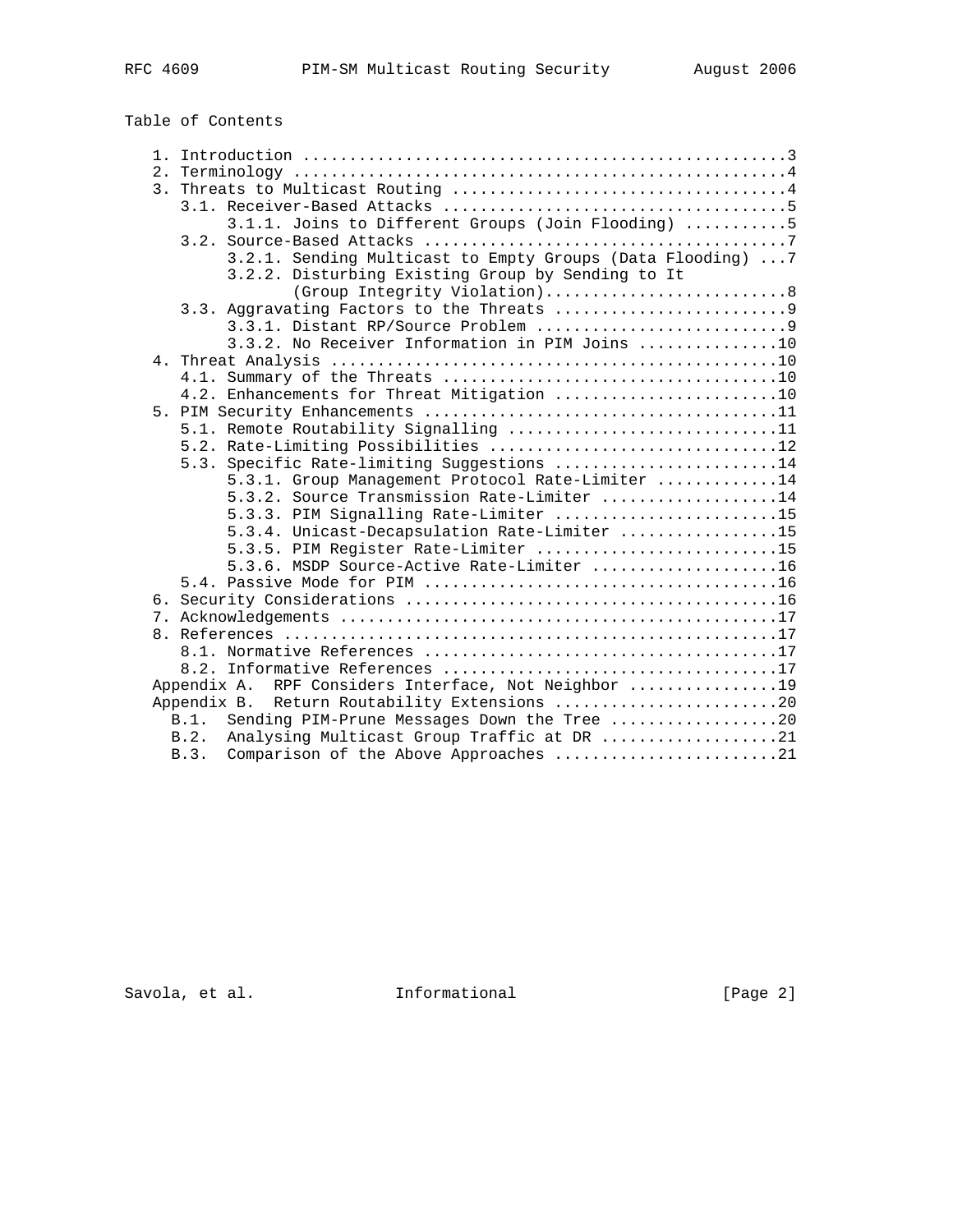# 1. Introduction

 This document describes security threats to the Protocol Independent Multicast - Sparse Mode (PIM-SM) multicast routing infrastructures and suggests ways to make these architectures more resistant to the described threats.

 Only attacks that have an effect on the multicast routing infrastructures (whether intra- or inter-domain) are considered.

 "On-link" attacks where the hosts specifically target the Designated Router (DR) or other routers on the link, or where hosts disrupt other hosts on the same link, possibly using group management protocols, are discussed elsewhere (e.g., [10] and [12]). These attacks are not discussed further in this document.

 Similar to unicast, the multicast payloads may need end-to-end security. Security mechanisms to provide confidentiality, authentication, and integrity are described in other documents (e.g., [9]). Attacks that these security mechanisms protect against are not discussed further in this document.

 PIM builds on a model where Reverse Path Forwarding (RPF) checking is, among other things, used to ensure loop-free properties of the multicast distribution trees. As a side effect, this limits the impact of an attacker using a forged source address, which is often used as a component in unicast-based attacks. However, a host can still spoof an address within the same subnet, or spoof the source of a unicast-encapsulated PIM Register message, which a host may send on its own.

 We consider PIM-SM [1] operating in the traditional Any Source Multicast (ASM) model (including the use of Multicast Source Discovery Protocol (MSDP) [2] for source discovery), in Source- Specific Multicast [3] (SSM) model, and the Embedded-RP [4] group-to-RP mapping mechanism in ASM model. Bidirectional-PIM [15] is typically deployed only in intra-domain and is similar to ASM but without register messages. Bidirectional-PIM is not finished as of this writing, and its considerations are not discussed further in this document.

Savola, et al. 1nformational 1999 [Page 3]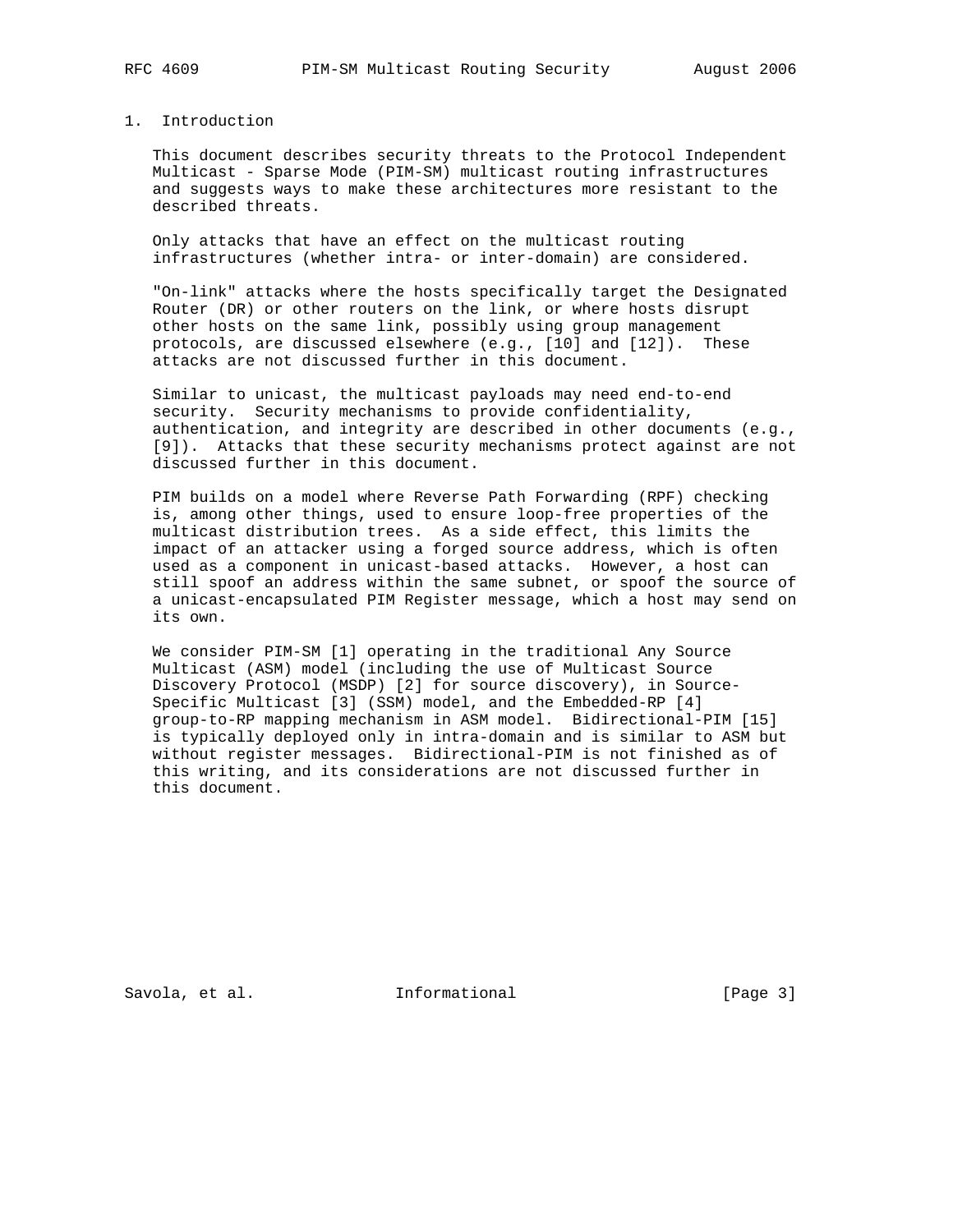## 2. Terminology

#### ASM

 "ASM" [6] is used to refer to the traditional Any Source Multicast model with multiple PIM domains and a signalling mechanism (MSDP) to exchange information about active sources between them.

### SSM

"SSM" [7] is used to refer to Source-Specific Multicast.

SSM channel

 SSM channel (S, G) identifies the multicast delivery tree associated with a source address S and a SSM destination address G.

## Embedded-RP

 "Embedded-RP" refers to the ASM model where the Embedded-RP mapping mechanism is used to find the Rendezvous Point (RP) for a group, and MSDP is not used.

## Target Router

 "Target Router" is used to refer to either the RP processing a packet (ASM or Embedded-RP) or the DR that is receiving (Source, Group) (or (S,G)) joins (in all models).

## 3. Threats to Multicast Routing

 We make the broad assumption that the multicast routing networks are reasonably trusted. That is, we assume that the multicast routers themselves are well-behaved, in the same sense that unicast routers are expected to behave well. While this assumption is not entirely correct, it simplifies the analysis of threat models. The threats caused by misbehaving multicast routers (including fake multicast routers) are not considered in this memo; the generic threat model would be similar to [5]. RP discovery mechanisms like Bootstrap Router (BSR) and Auto-RP are also considered out of scope.

 As the threats described in this memo are mainly Denial-of-Service (DoS) attacks, it may be useful to note that the attackers will try to find a scarce resource anywhere in the control or data plane, as described in [5].

Savola, et al. 1nformational (Page 4)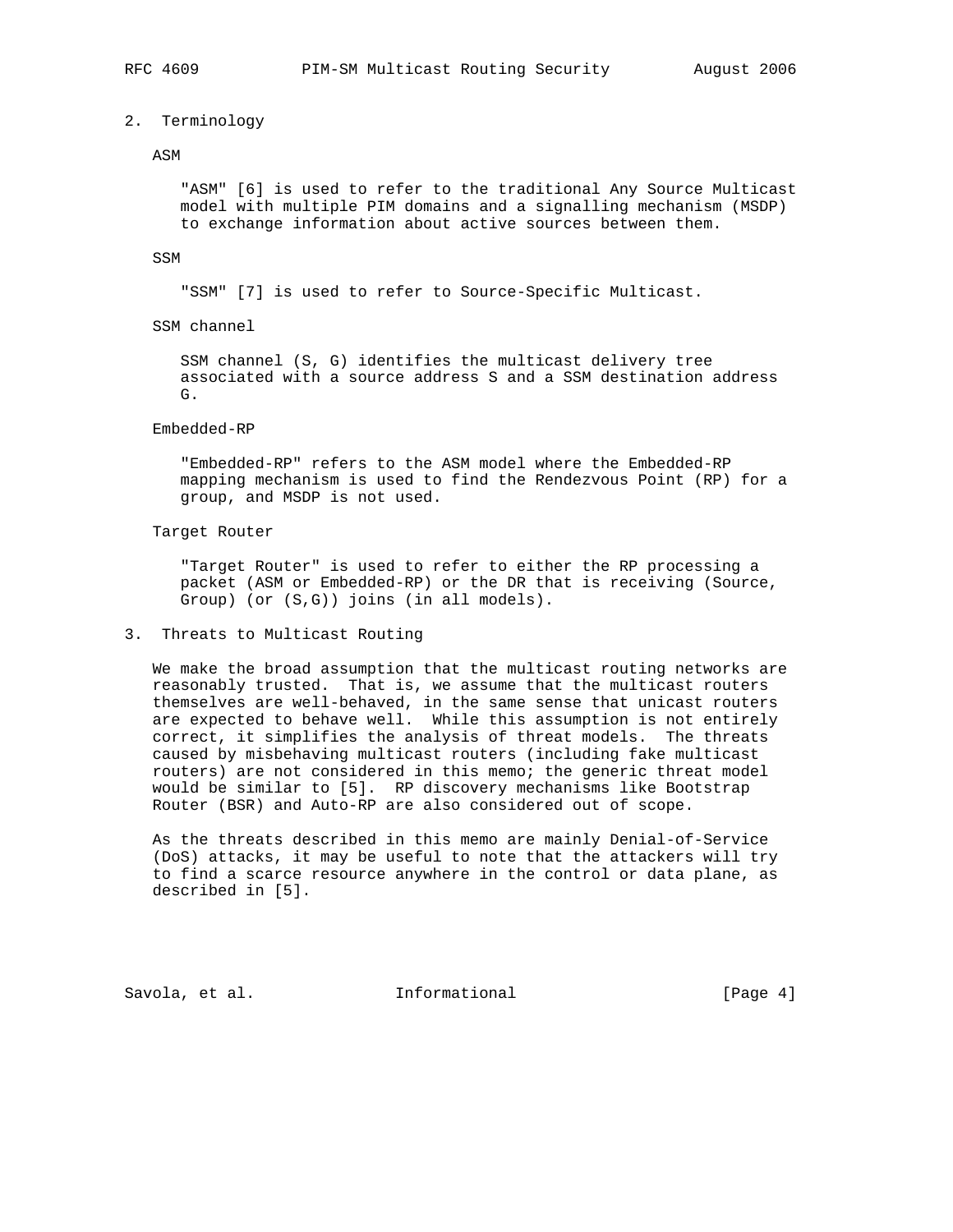There are multiple threats relating to the use of host-to-router signalling protocols -- such as Internet Group Management Protocol (IGMP) or Multicast Listener Discovery (MLD) -- but these are outside the scope of this memo.

 PIM-SM can be abused in the cases where RPF checks are not applicable (in particular, in the stub LAN networks), as spoofing the on-link traffic is very simple. For example, a host could get elected to become DR for the subnet, but not perform any of its functions. A host can also easily make PIM routers on the link stop forwarding multicast by sending PIM Assert messages. This implies that a willful attacker will be able to circumvent many of the potential rate-limiting functions performed at the DR (as one can always send the messages himself). The PIM-SM specification, however, states that these messages should only be accepted from known PIM neighbors; if this is performed, the hosts would first have to establish a PIM adjacency with the router. Typically, adjacencies are formed with anyone on the link, so a willful attacker would have a high probability of success in forming a protocol adjacency. These are described at some length in [1], but are also considered out of the scope of this memo.

3.1. Receiver-Based Attacks

 These attacks are often referred to as control plane attacks, and the aim of the attacker is usually to increase the amount of multicast state information in routers above a manageable level.

3.1.1. Joins to Different Groups (Join Flooding)

 Join flooding occurs when a host tries to join, once or a couple of times, to a group or an SSM channel, and the DR generates a PIM Join to the Target Router. The group/SSM channel or the Target Router may or may not exist.

 An example of this is a host trying to join different, non-existent groups at a very rapid pace, trying to overload the routers on the path with an excessive amount of  $(*/S, G)$  state (also referred to as "PIM State"), or the Target Router with an excessive number of packets.

 Note that even if a host joins to a group multiple times, the DR only sends one PIM Join message, without waiting for any acknowledgement; the next message is only sent after the PIM Join timer expires or the state changes at the DR.

Savola, et al. 1nformational (Page 5)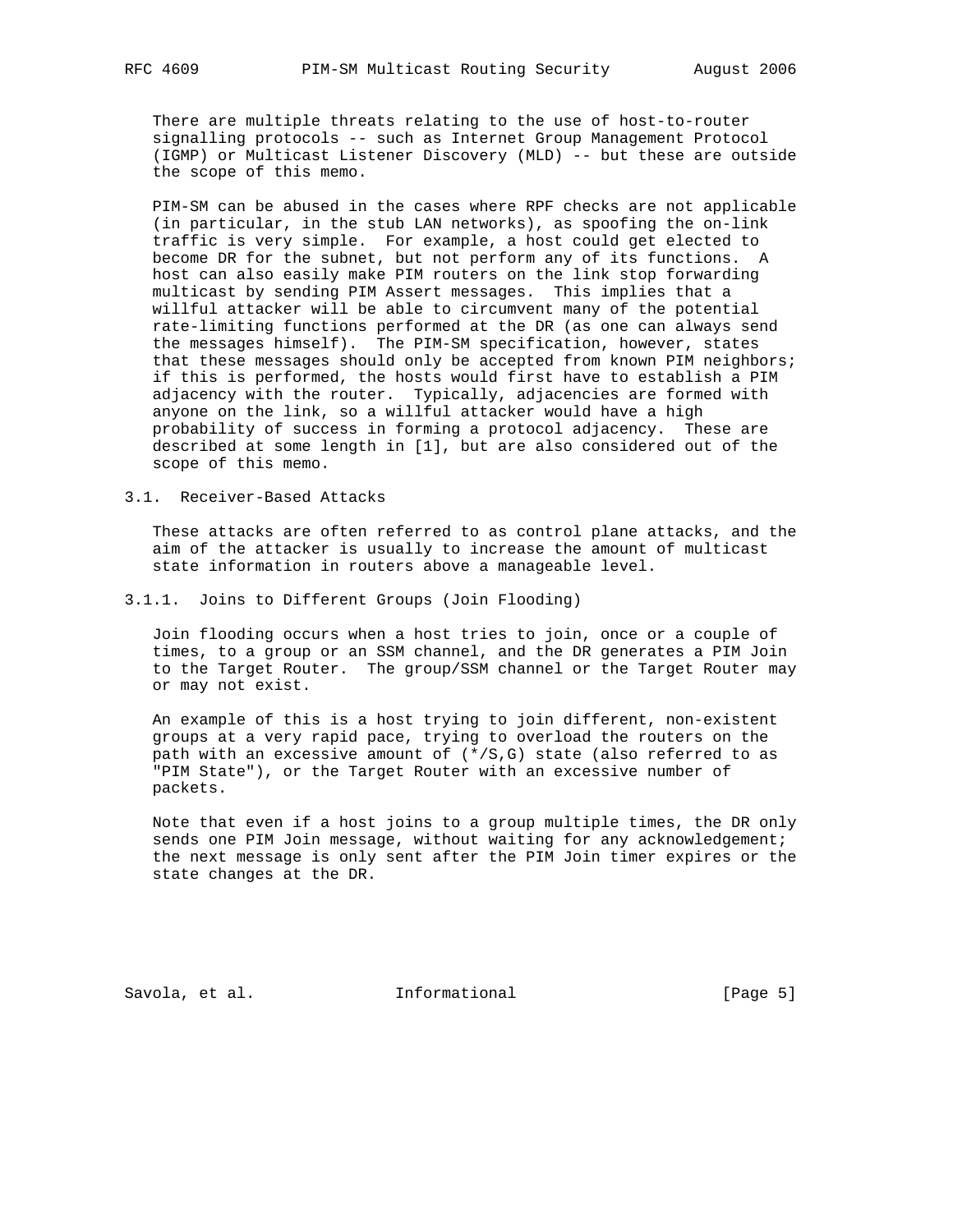This kind of joining causes PIM state to be created, but this state is relatively short-lived (260 seconds by default, which is the default time that the state is active at DR in the absence of IGMP/ MLD Reports/Leaves). Note that the host can join a number of different ASM groups or SSM channels with only one IGMPv3 [11] or MLDv2 [12] Report as the protocol allows multiple sources to be included in the same message, resulting in multiple PIM Joins from one IGMPv3/MLDv2 message.

 However, even short-lived state may be harmful when the intent is to cause as much state as possible. The host can continue to send IGMP/MLD Reports to these groups to make the state attack more long-lived. This results in:

- o ASM: An (\*,G) join is sent to an intra-domain RP, causing state on that path; in turn, that RP joins to the DR of the source if the source is active. If the source address was specified by the host in the IGMPv3/MLDv2 Report, a (S,G) Join is sent directly to the DR of the source, as with SSM, below.
- o SSM: An (S,G) join is sent inter-domain to the DR of the source S, causing state on that path. If the source S does not exist, the join goes to the closest router using longest prefix matching on the path to S as possible.
- o Embedded-RP: An (\*,G) join is sent towards an inter/intra-domain RP embedded in the group G, causing state on that path. If the RP does not exist, the join goes to the router that is closest to the RP address. Similarly, an explicit (S,G) join goes to the DR, as with SSM above.

 That is, SSM and Embedded-RP always enable "inter-domain" state creation. ASM defaults to intra-domain, but can be used for inter domain state creation as well.

 If the source or RP (only in case of Embedded-RP) does not exist, the multicast routing protocol does not have any means to remove the distribution tree if the joining host remains active. The worst case attack could be a host remaining active to many different groups (containing either imaginary source or RP). Please note that the imaginary RP problem is related to only Embedded-RP, where the RP address is extracted from the group address, G.

 For example, if the host is able to generate 100 IGMPv3 (S,G) joins a second, each carrying 10 sources, the amount of state after 260 seconds would be 260 000 state entries -- and 100 packets per second is still a rather easily achievable number.

Savola, et al. 1nformational 1999 [Page 6]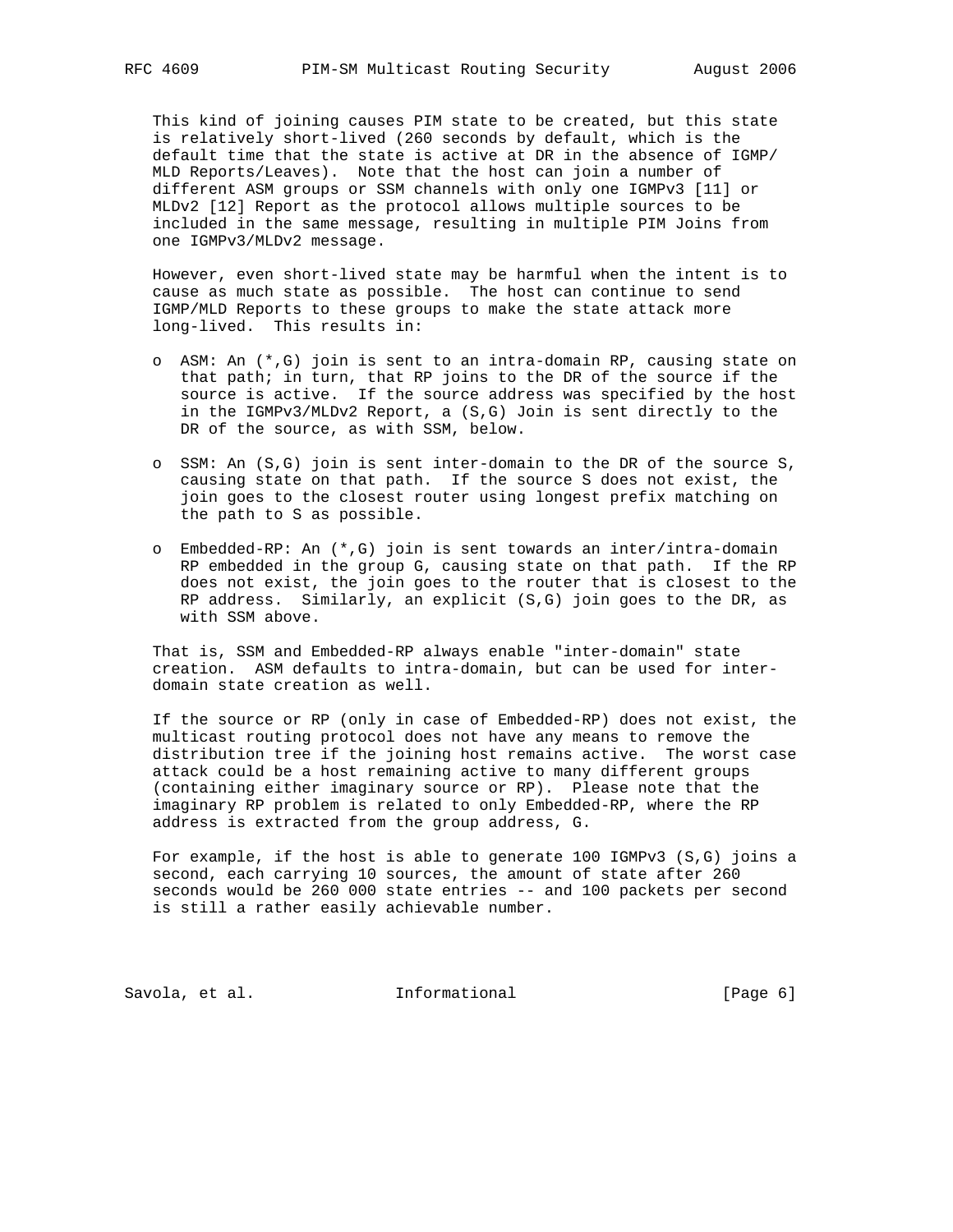# 3.2. Source-Based Attacks

These attacks are often referred to as "data plane" attacks; however, with traditional ASM and MSDP, these also include an MSDP control plane threat.

3.2.1. Sending Multicast to Empty Groups (Data Flooding)

 Data flooding occurs when a host sends data packets to a multicast group or SSM channel for which there are no real subscribers.

 Note that since register encapsulation is not subject to RPF checks, the hosts can also craft and send these packets themselves, also spoofing the source address of the register messages unless ingress filtering [13] has been deployed [14]. That is, as the initial data registering is not subject to the same RPF checks as many other multicast routing procedures, making control decisions based on that data leads to many potential threats.

 Examples of this threat are a virus/worm trying to propagate to multicast addresses, an attacker trying to crash routers with excessive MSDP state, or an attacker wishing to overload the RP with encapsulated packets of different groups. This results in:

- o ASM: The DR register-encapsulates the packets in Register messages to the intra-domain RP, which may join to the source and issue a Register-Stop, but which continues to get the data. A notification about the active source is sent (unless the group or source is configured to be local) inter-domain with MSDP and propagated globally.
- o SSM: The DR receives the data, but the data does not propagate from the DR unless someone joins the (S,G) channel.
- o Embedded-RP: The DR register-encapsulates the packets to the intra/inter-domain RP, which may join to the source and issue a Register-Stop. Data continues to be encapsulated if different groups are used.

 This yields many potential attacks, especially if at least parts of the multicast forwarding functions are implemented on a "slow" path or CPU in the routers:

 o The MSDP control plane traffic generated can cause a significant amount of control and data traffic, which may overload the routers receiving it. A thorough analysis of MSDP vulnerabilities can be found in [16] and is only related to the ASM. However, this is the most serious threat at the moment, because MSDP will flood the

Savola, et al. 1nformational 1999 [Page 7]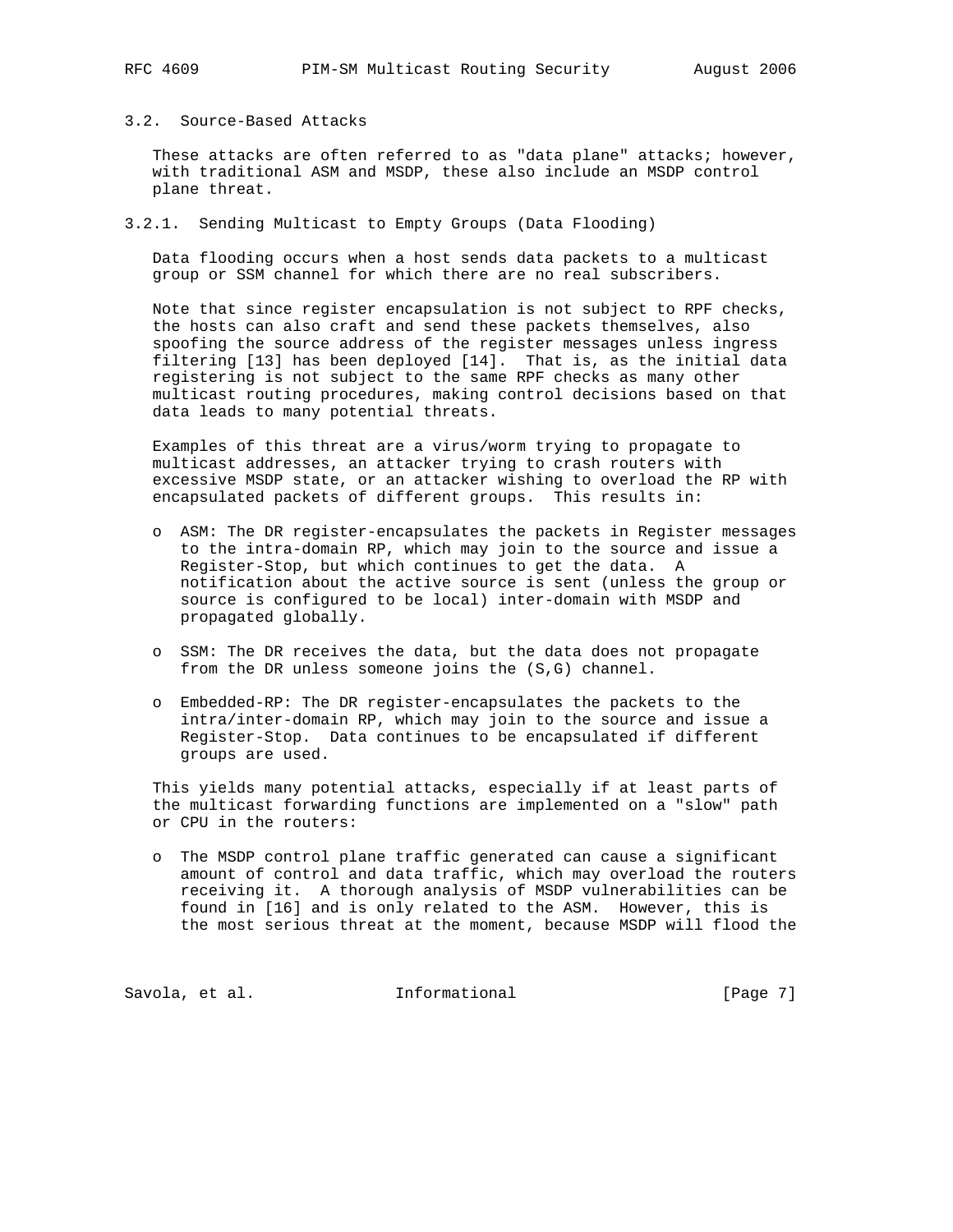multicast group information to all multicast domains in Internet including the multicast packet encapsulated to MSDP source-active message. This creates a lot of data and state to be shared by all multicast-enabled routers, and if the source remains active, the flooding will be repeated every 60 seconds by default.

- o As a large amount of data is forwarded on the multicast tree, if multicast forwarding is performed on CPU, it may be a serious performance bottleneck, and a way to perform DoS on the path. Similarly, the DR must always be capable of processing (and discarding, if necessary) the multicast packets received from the source. These are potentially present in every model.
- o If the encapsulation is performed on software, it may be a performance bottleneck, and a way to perform DoS on the DR. Similarly, if the decapsulation is performed on software, it may be a performance bottleneck, and a way to perform DoS on the RP. Note: the decapsulator may know (based on access configuration, a rate limit, or something else) that it doesn't need to decapsulate the packet, avoiding bottlenecks. These threats are related to ASM and Embedded-RP.
- 3.2.2. Disturbing Existing Group by Sending to It (Group Integrity Violation)

 Group integrity violation occurs when a host sends packets to a group or SSM channel, which already exists, to disturb the users of the existing group/SSM channel.

 The SSM service model prevents injection of packets to (S,G) channels, avoiding this problem. However, if the source address can be spoofed to be a topologically-correct address, it's possible to get the packet into the distribution tree. Typically only hosts that are on-link with the source are able to perform this, so it is not really relevant in the scope of this memo.

 With ASM and Embedded-RP, sources can inject forged traffic through RPs, which provide the source discovery for the group. The RPs send the traffic over the shared tree towards receivers (routers with (\*,G) state). DR then forwards the forged traffic to receivers unless the legitimate recipients are able to filter out unwanted sources, e.g., using Multicast Source Filters (MSF) API [8]. Typically this is not used or supported by the applications using these protocols.

Savola, et al. 1nformational 1999 [Page 8]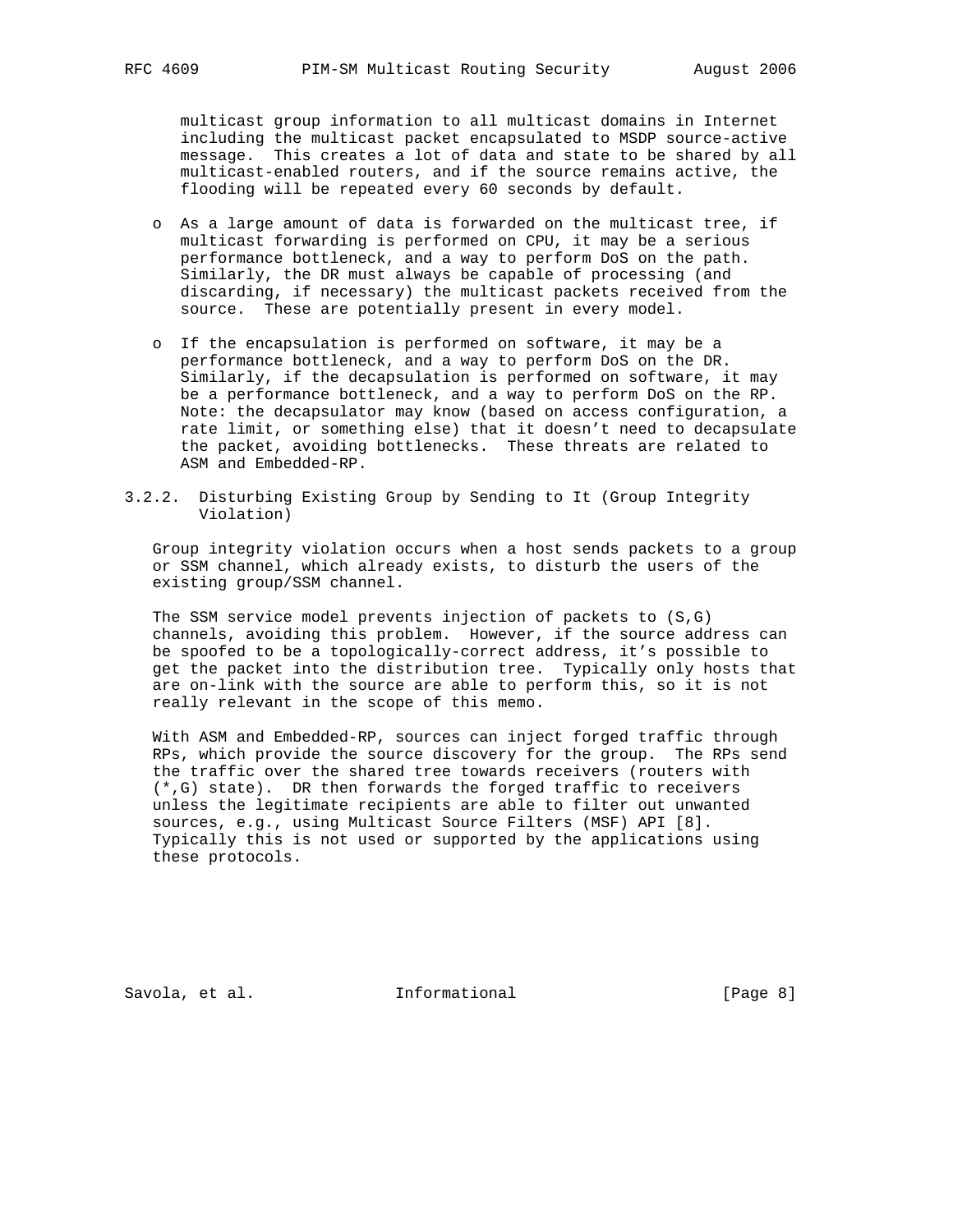Note that with ASM and Embedded-RP, the RP may exert some form of control on who can send to a group, as the first packets are register-encapsulated in register packets to the RP. If the RP drops the packet based on an access list, a rate limit, or something else,

 it doesn't get injected to an existing group. However, if the DR has existing (\*,G) state, the data will also be forwarded on those interfaces.

 With ASM, this "source control" is distributed across all the PIM domains, which significantly decreases its applicability. Embedded-RP enables easier control because source discovery is done through a single RP per group.

 As a result, in addition to possible local disturbance, the RP decapsulates the register packets and forwards them to the receivers in the multicast distribution tree, resulting in an integrity violation.

3.3. Aggravating Factors to the Threats

 This section describes a few factors that aggravate the threats described in Sections 3.1 and 3.2. These could also be viewed as individual threats on their own.

3.3.1. Distant RP/Source Problem

 In the shared tree model, if the RP or a source is distant (topologically), then joins will travel to the distant RP or source and keep the state information in the path active, even if the data is being delivered locally.

 Note that this problem will be exacerbated if the RP/source space is global; if a router is registering to a RP/source that is not in the local domain (say, fielded by the site's direct provider), then the routing domain is flat.

 Also note that PIM assumes that the addresses used in PIM messages are valid. However, there is no way to ensure this, and using non existent S or G in (\*,G) or (S,G) messages will cause the signalling to be set up, even though one cannot reach the address.

This will be analyzed at more length in Section 5.1.

Savola, et al. 1nformational 1999 [Page 9]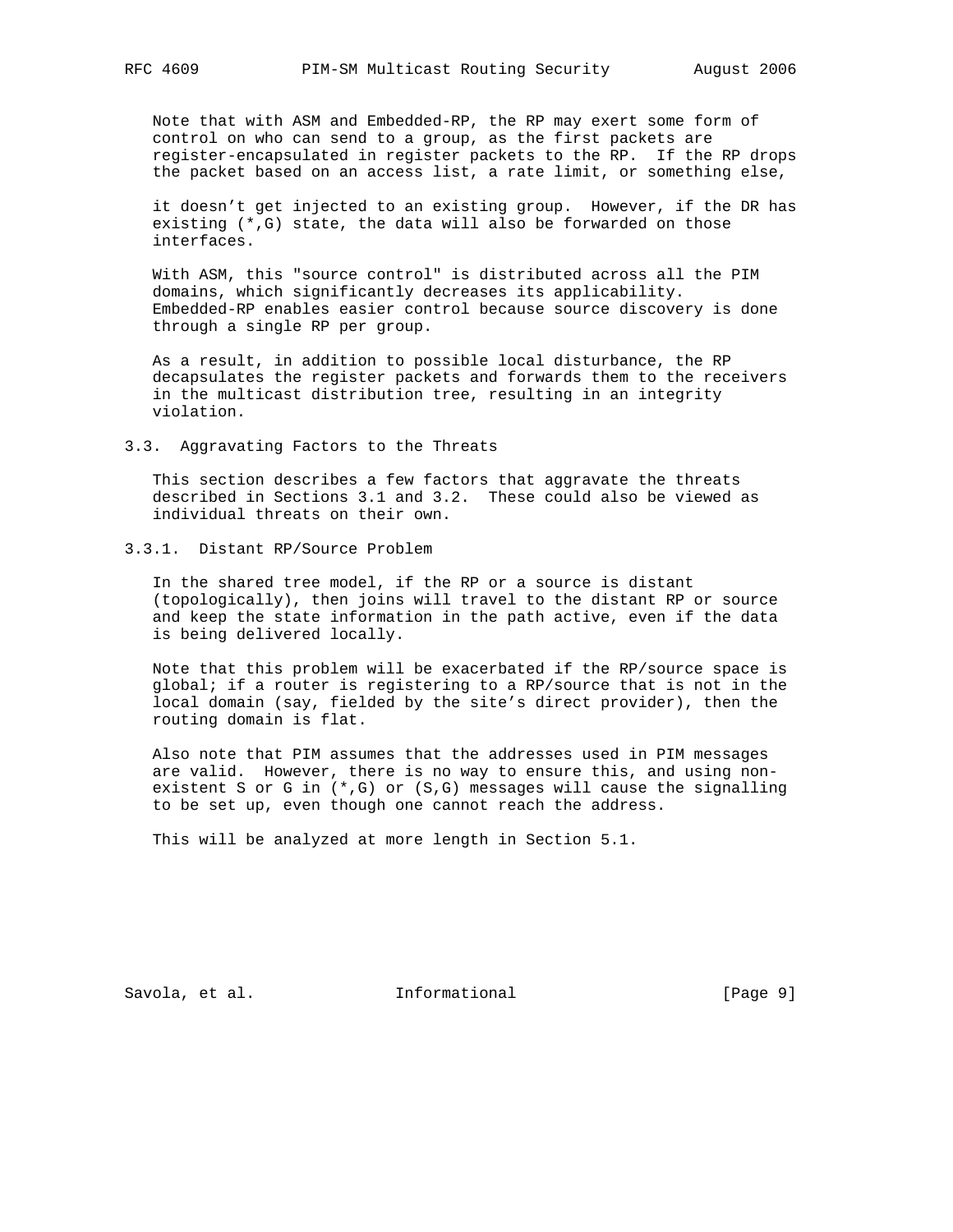# 3.3.2. No Receiver Information in PIM Joins

 Only DRs, which are directly connected to receivers, know the exact receiver information (e.g., IP address). PIM does not forward that information further in the multicast distribution tree. Therefore, individual routers (e.g., domain edge routers) are not able to make policy decisions on who can be connected to the distribution tree.

- 4. Threat Analysis
- 4.1. Summary of the Threats

 Trying to summarize the severity of the major classes of threats with respect to each multicast usage model, we have a matrix of resistance to different kinds of threats:

|             | Forged Join | Being a Source   | Group Integrity |
|-------------|-------------|------------------|-----------------|
| ASM         | bad 1)      | very bad         | bad/mediocre    |
| SSM         | bad         | very good        | very good       |
| Embedded-RP | bad 1), 2)  | qood/mediocre 3) | qood            |

Notes:

- 1) In ASM, the host can directly join also (S,G) groups with IGMPv3/MLDv2 and thus have the same characteristics as SSM (also allows inter-domain state to be created).
- 2) allows inter-domain shared state to be created.
- 3) Embedded-RP allows a host to determine the RP for a given group (or set of groups), which in turn allows that host to mount a PIM register attack. In this case, the host can mount the attack without implementing any of the PIM register machinery.
- 4.2. Enhancements for Threat Mitigation

 There are several desirable actions ("requirements") that could be considered to mitigate these threats; these are listed below. A few more concrete suggestions are presented later in the section.

 o Inter-domain MSDP (ASM) should be retired to avoid attacks; or, if this is not reasonable, the DRs should rate-limit the register encapsulation (note that the hosts can circumvent this). More

Savola, et al. 1nformational 1999 [Page 10]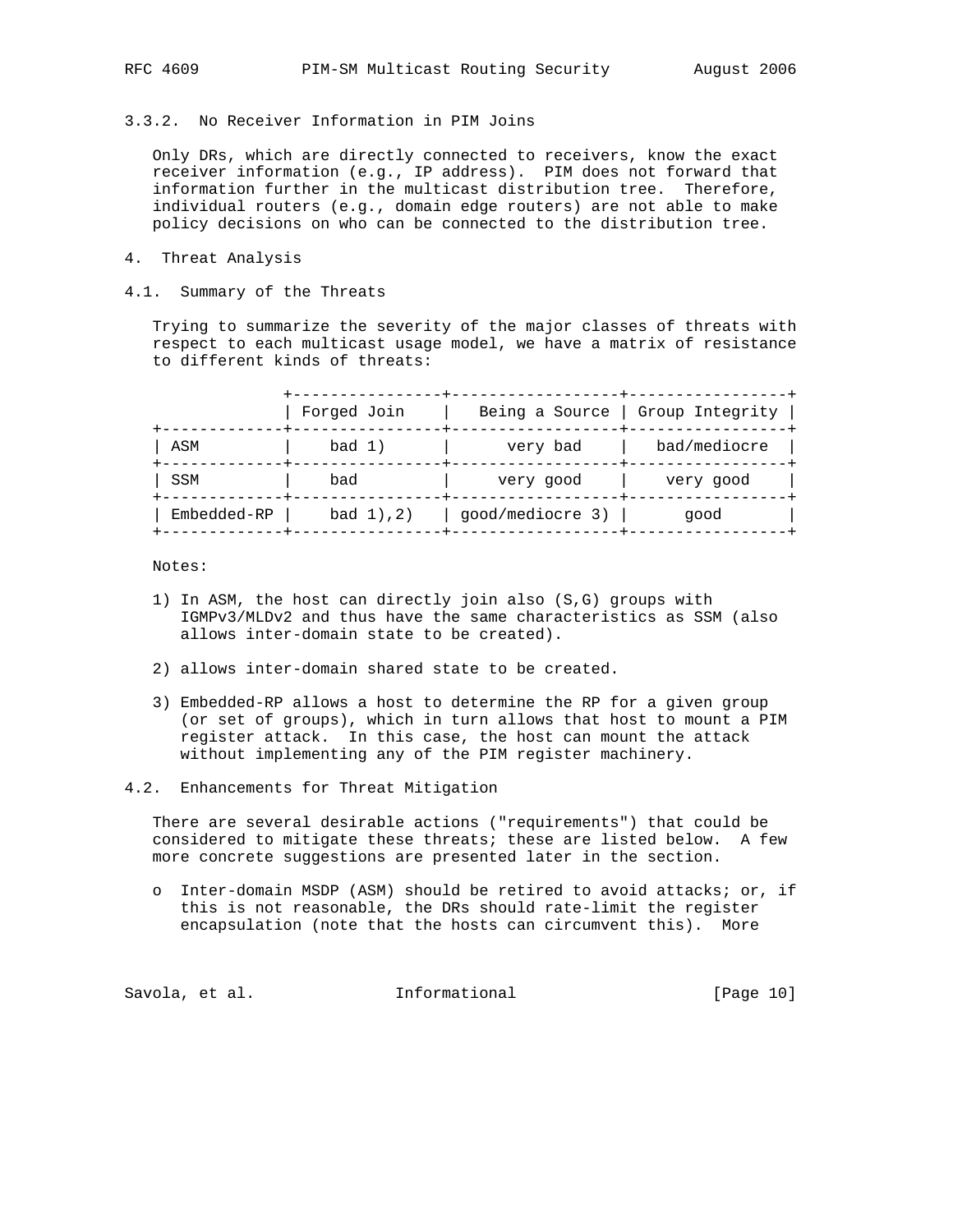importantly, the RPs should rate-limit the register decapsulation especially from different sources, or MSDP must rate-limit the MSDP data generation for new sources.

- o DRs should rate-limit PIM Joins and Prunes somehow; there are multiple ways this should be considered (i.e., depending on which variables are taken into consideration).
- o DRs could rate-limit register encapsulation somehow; there are multiple ways to perform this. Note that the hosts can avoid this by performing the register encapsulation themselves if so inclined.
- o RPs could rate-limit register decapsulation somehow; there are multiple ways to perform this. Note that if the source of the unicast packets is spoofed by the host, this may have an effect on how (for example) rate-limiters behave.
- o RPs should rate-limit the MSDP SA messages coming from MSDP peers.
- o RPs could limit or even disable the SA cache size. However, this could have negative effects on normal operation.
- o RPs should provide good interfaces to reject packets that are not interesting; for example, if an Embedded-RP group is not configured to be allowed in the RP, the register encapsulated packets would not even be decapsulated.
- o DRs could rate-limit the multicast traffic somehow to reduce the disturbing possibilities; there are multiple possibilities how exactly this should be considered.
- o DRs should rate-limit the number of groups/SSM channels that can be created by a given source, S.
- 5. PIM Security Enhancements

 This section includes more in-depth description of the above mentioned functions for rate-limiting, etc., as well as a description of the remote routability signalling issue.

5.1. Remote Routability Signalling

 As described in Section 3.3.1, non-existent DRs or RPs may cause some problems when setting up multicast state. There seem to be a couple of different approaches to mitigate this, especially if rate-limiting is not extensively deployed.

Savola, et al. 10 Informational [Page 11]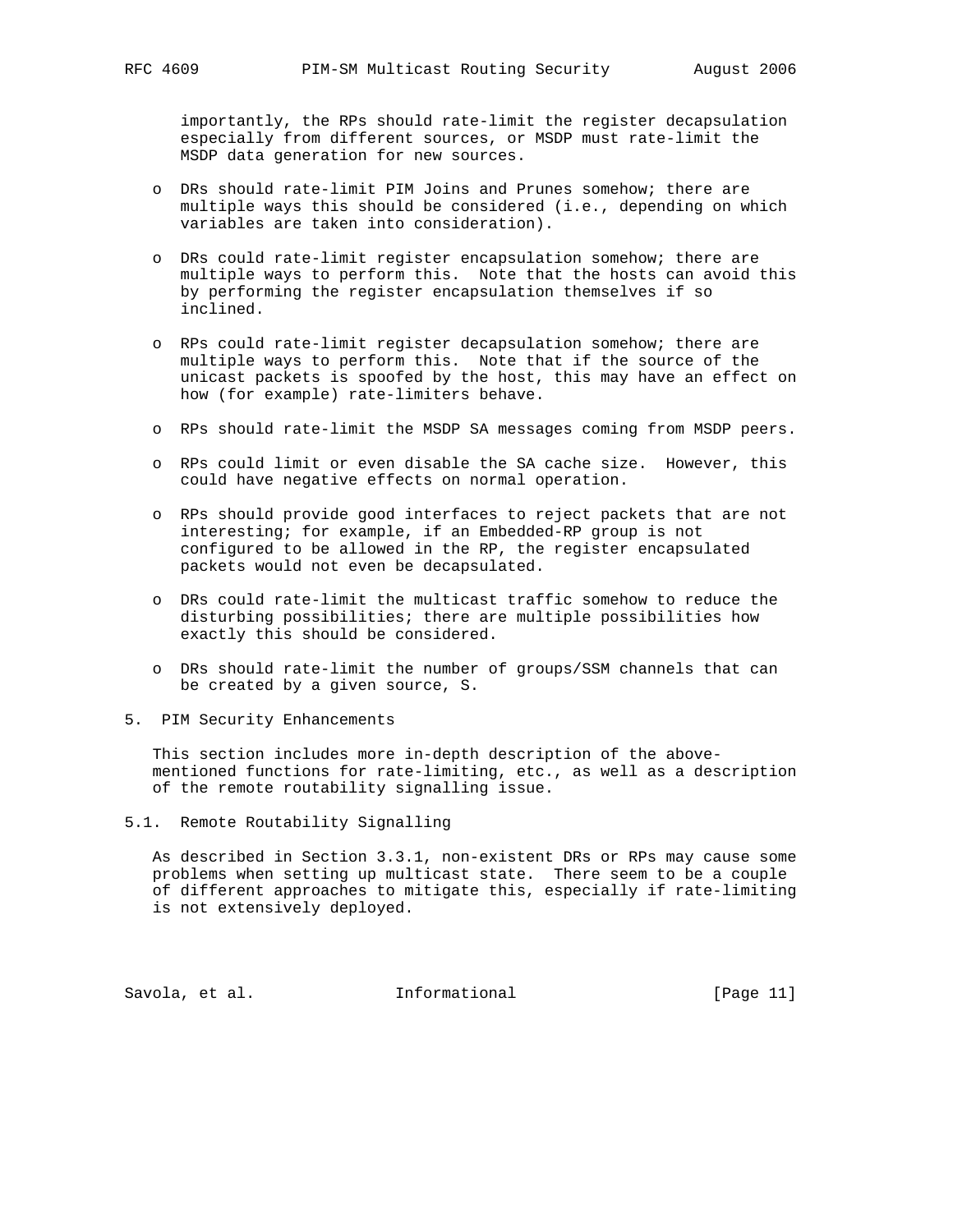With ASM and Embedded-RP, Register message delivery could be ensured somehow. For example:

- 1) At the very least, receiving an ICMP unreachable message (of any flavor) should cause the DR to stop the Register packets, as the RP will not be receiving them anyway. (However, one should note that easy spoofing of such ICMP messages could cause a DoS on legitimate traffic.)
- 2) An additional method could be implementing a timer on the DRs so that unless nothing is heard back from the RP within a defined time period, the flow of Register messages would stop. (Currently, the RPs are not required to answer back, unless they want to join to the source.)
- 3) An extreme case would be performing some form of return routability check prior to starting the register messages: first, a packet would be sent to the RP, testing its existence and willingness to serve, and also proving to the RP that the sender of the "bubble" and the sender of the registers are the same and the source address is not forged. (That is, the RP would insert a cookie in the bubble, and it would have to be present in the register message.)

 It would be desirable to have some kind of state management for PIM Joins (and other messages) as well; for example, a "Join Ack" that could be used to ensure that the path to the source/RP actually exists. However, this is very difficult, if not impossible, with the current architecture: PIM messages are sent hop-by-hop, and there is not enough information to trace back the replies, for example, to notify the routers in the middle to release the corresponding state or to notify the DR that the path did not exist.

 Appendix B discusses this receiver-based remote routability signalling in more detail.

5.2. Rate-Limiting Possibilities

 There seem to be many ways to implement rate-limiting (for signalling, data encapsulation, and multicast traffic) at the DRs or RPs. The best approach likely depends on the threat model; for example, factors in the evaluation may include:

 o Whether the host is willfully malicious, uncontrolled (e.g., virus/worm), or a regular user just doing something wrong.

Savola, et al. **Informational** [Page 12]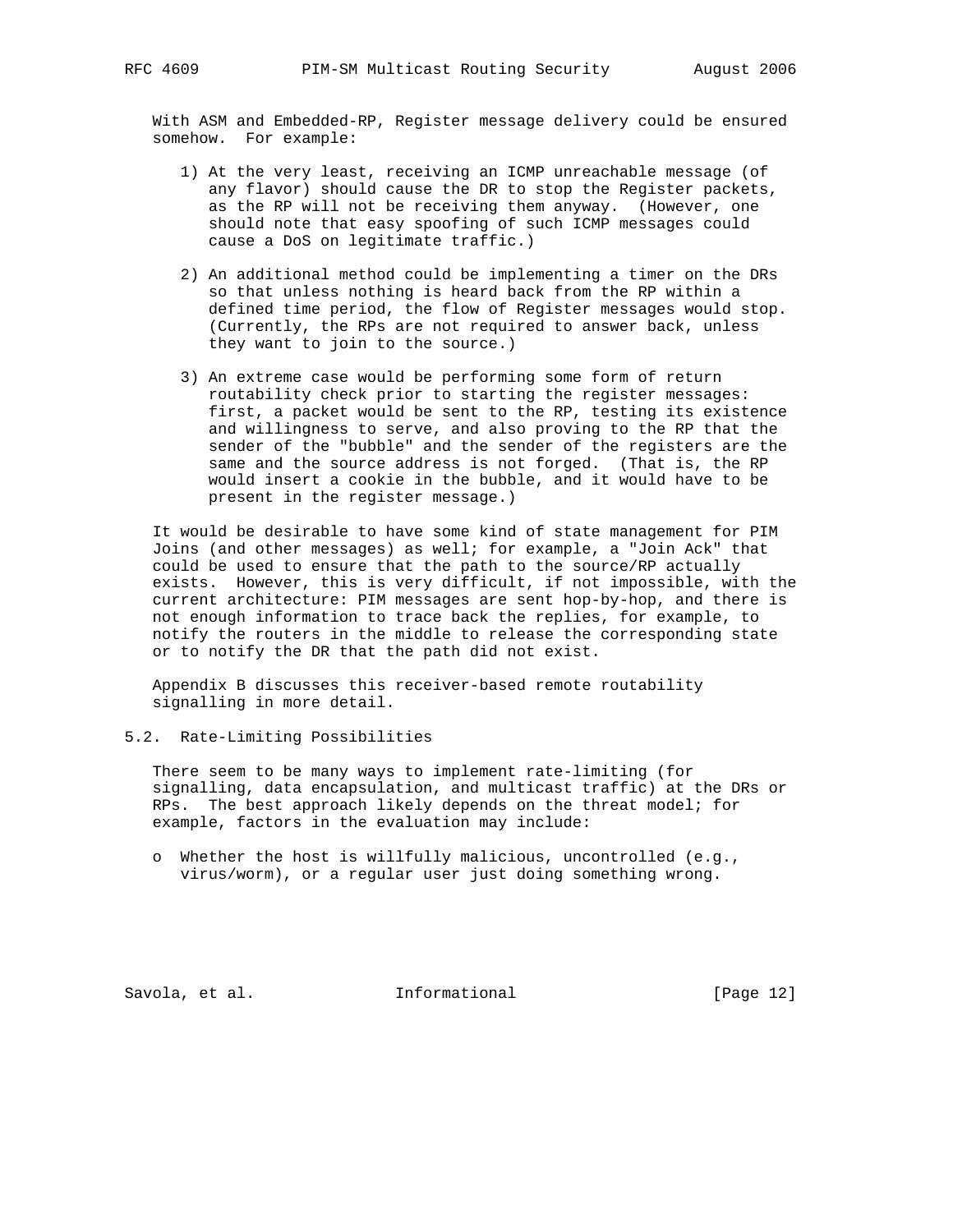- o Whether the threat is aimed towards a single group, a single RP handling the group, or the (multicast) routing infrastructure in general.
- o Whether the host on a subnet is spoofing its address (but still as one that fulfills the RPF checks of the DR).
- o Whether the host may generate the PIM join (and similar) messages itself to avoid rate-limiters at the DR, if possible.
- o Whether unicast RPF checks are applied on the link (i.e., whether the host can send register-encapsulated register-messages on its own).
- o Whether blocking the misbehaving host on a subnet is allowed to also block other, legitimate hosts on the same subnet.
- o Whether these mechanisms would cause false positives on links with only properly working hosts if many of them are receivers or senders.

 As should be obvious, there are many different scenarios here that seem to call for different kinds of solutions.

For example, the rate-limiting could be performed based on:

- 1. multicast address, or the RP where the multicast address maps to
- 2. source address
- 3. the (source address, multicast address) pair (or the RP that maps to the multicast address)
- 4. data rate, in case of rate-limiting the source
- 5. everything (multicast groups and sources would not be distinguished at all)

 In the above, we assume that rate-limiting would be performed per interface (on DRs) if a more fine-grained filter is not being used.

 It should be noted that some of the rate-limiting functions can be used as a tool for DoS against legitimate multicast users. Therefore, several parameters for rate-limiting should be used to prevent such operation.

Savola, et al. **Informational** [Page 13]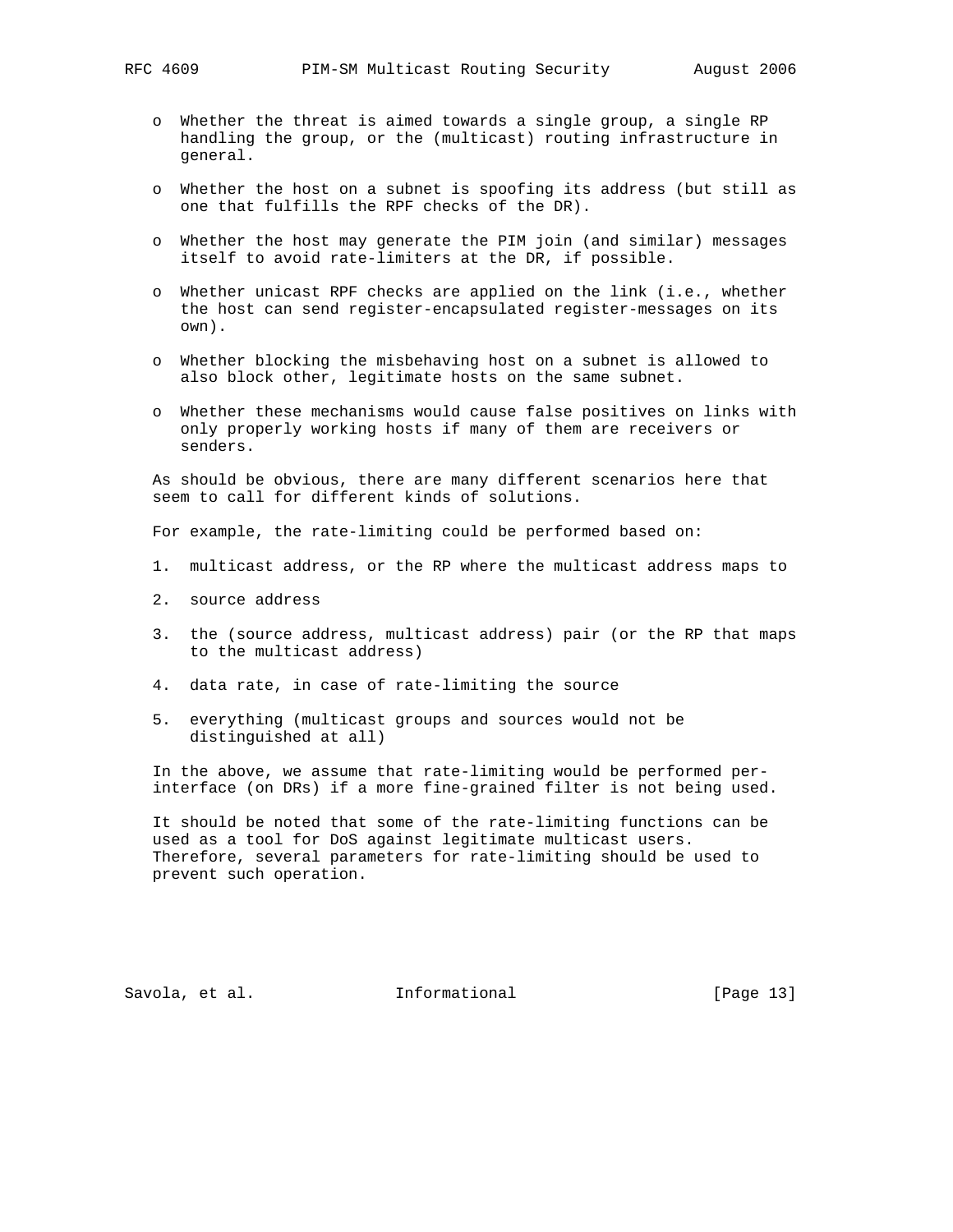## 5.3. Specific Rate-limiting Suggestions

 These suggestions take two forms: limiters designed to be run on all the edge networks, preventing or limiting an attack in the first place, and the limiters designed to be run at the border of PIM domains or at the RPs, which should provide protection in case edge based limiting fails or was not implemented, or when additional control is required.

 Almost none of the suggested rate-limiters take legitimate users into account. That is, being able to allow some hosts on a link to transmit/receive, while disallowing others, is very challenging to do right, because the attackers can easily circumvent such systems. Therefore, the intent is to limit the damage to only one link, one DR, or one RP -- and avoid the more global effects on the Internet multicast architecture.

 Also, it is possible to perform white-listing of groups, sources, or (S,G) pairs from the rate-limiters so that packets related to these are not counted towards the limits. This is useful for handling an aggressive but legitimate source without modifying the limiting parameters for all the traffic, for example.

5.3.1. Group Management Protocol Rate-Limiter

 A Group Management Protocol rate-limiter is a token-bucket-based rate-limiter to all Group Management Protocols (IGMP, MLD) that would limit the average rate of accepted groups or sources on the specific interface, with a bucket of depth of G\_DEPTH, refilling at G\_RATE tokens per second. Example values could be G\_RATE=1 and G\_DEPTH=20. Note that, e.g., an IGMPv3 join with two included sources for one group would count as two groups/sources.

 This would be the first-order defense against state-creation attacks from the hosts. However, as it cannot be guaranteed that all the routers would implement something like this, other kinds of protections would be useful as well. This harms legitimate receivers on the same link as an attacker.

5.3.2. Source Transmission Rate-Limiter

 A source transmission rate-limiter is a token-bucket-based rate limiter that would limit the multicast data transmission (excluding link-local groups) on a specific interface with a bucket of depth of GSEND\_DEPTH, refilling at GSEND\_RATE tokens per second. Example values could be GSEND\_RATE=10 and GSEND\_DEPTH=20.

Savola, et al. 1nformational [Page 14]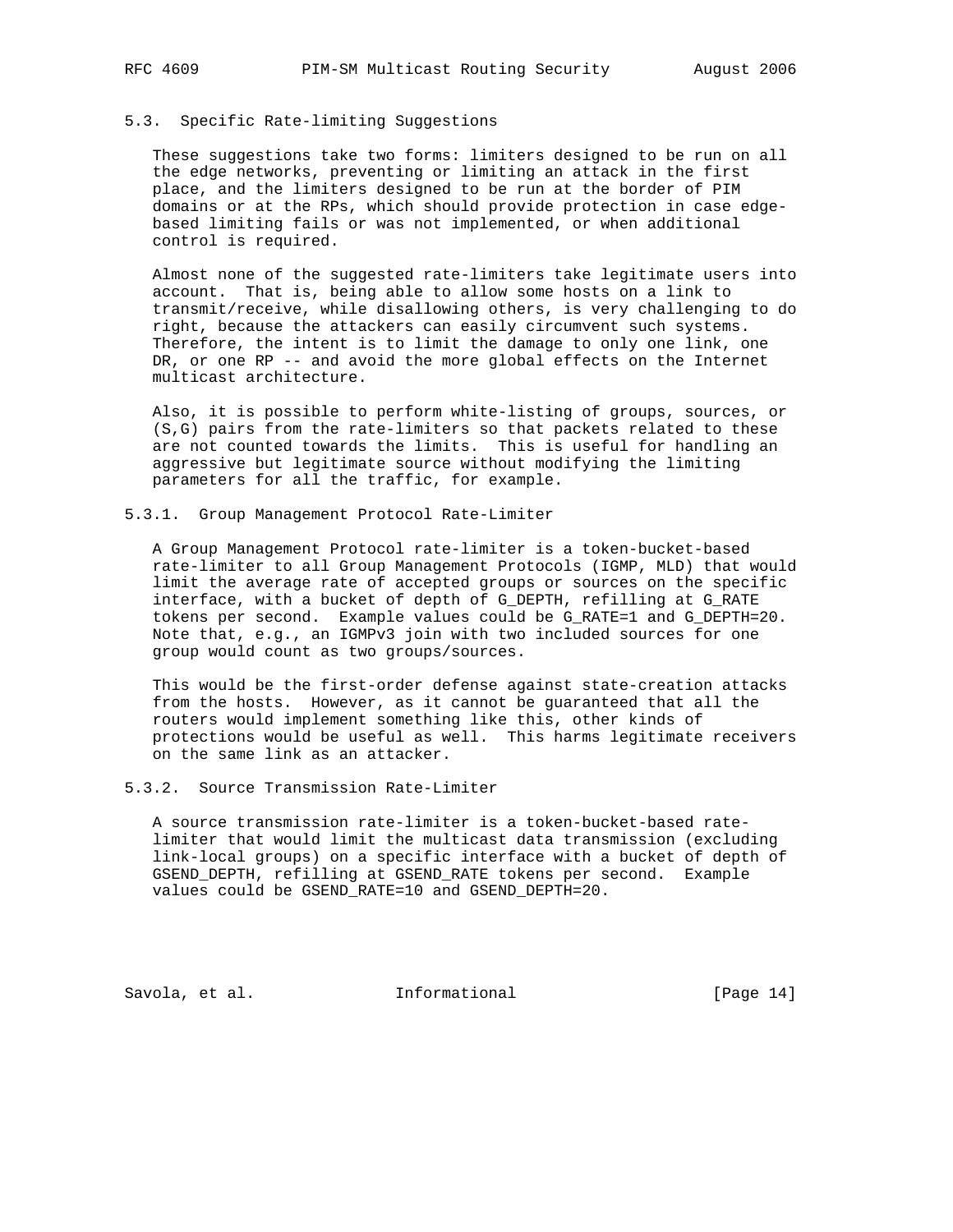This would be the first-order defense against data flooding attacks. However, as it cannot be guaranteed that all routers would implement something like this, and as the RP (if SSM is not used) could be loaded from multiple senders, additional protections are needed as well. This harms legitimate senders on the same link as an attacker. This does not prevent a host from sending a lot of traffic to the same group -- an action that would harm only the DR and the RP of the group, is similar to unicast DoS attacks against one source, and is not considered critical to the overall security.

## 5.3.3. PIM Signalling Rate-Limiter

 A PIM signalling rate-limiter is a token-bucket-based rate-limiter that would limit all multicast PIM messaging, either through a specific interface or globally on the router, with a bucket of depth of PIM DEPTH, refilling at PIM RATE tokens per second. Example values could be PIM\_RATE=1000 and PIM\_DEPTH=10000.

 This would be second-order defense against PIM state attacks when IGMP/MLD rate-limiters haven't been implemented or haven't been effective. This limiter might not need to be active by default, as long as the values are configurable. The main applicability for this filter would be at a border of PIM domain in case PIM state attacks are detected. This harms legitimate receivers as well.

## 5.3.4. Unicast-Decapsulation Rate-Limiter

 A unicast-decapsulation rate-limiter is a simple decapsulation rate limiter that would protect the CPU usage in the router by limiting the packets per second (depending on the router architecture) and disregarding the source of the registers. This could also be an additional check to be used before decapsulation and checking the group to throttle the worst of the decapsulation CPU consumption. This limit should have to be quite high, and would hamper the existing legitimate sessions as well.

## 5.3.5. PIM Register Rate-Limiter

 A PIM Register rate-limiter is a token-bucket-based rate-limiter that would limit register decapsulation of PIM Register messages with a bucket of depth of REG\_DEPTH, refilling at REG\_RATE tokens per second. If the router has restarted recently, a larger initial bucket should be used. Example values could be REG\_RATE=1 and REG\_DEPTH=10 (or REG\_DEPTH=500 after restart).

 This would be second-order defense against data flooding: if the DRs would not implement appropriate limiters, or if the total number of flooded groups rises too high, the RP should be able to limit the

Savola, et al. 1nformational 1999 [Page 15]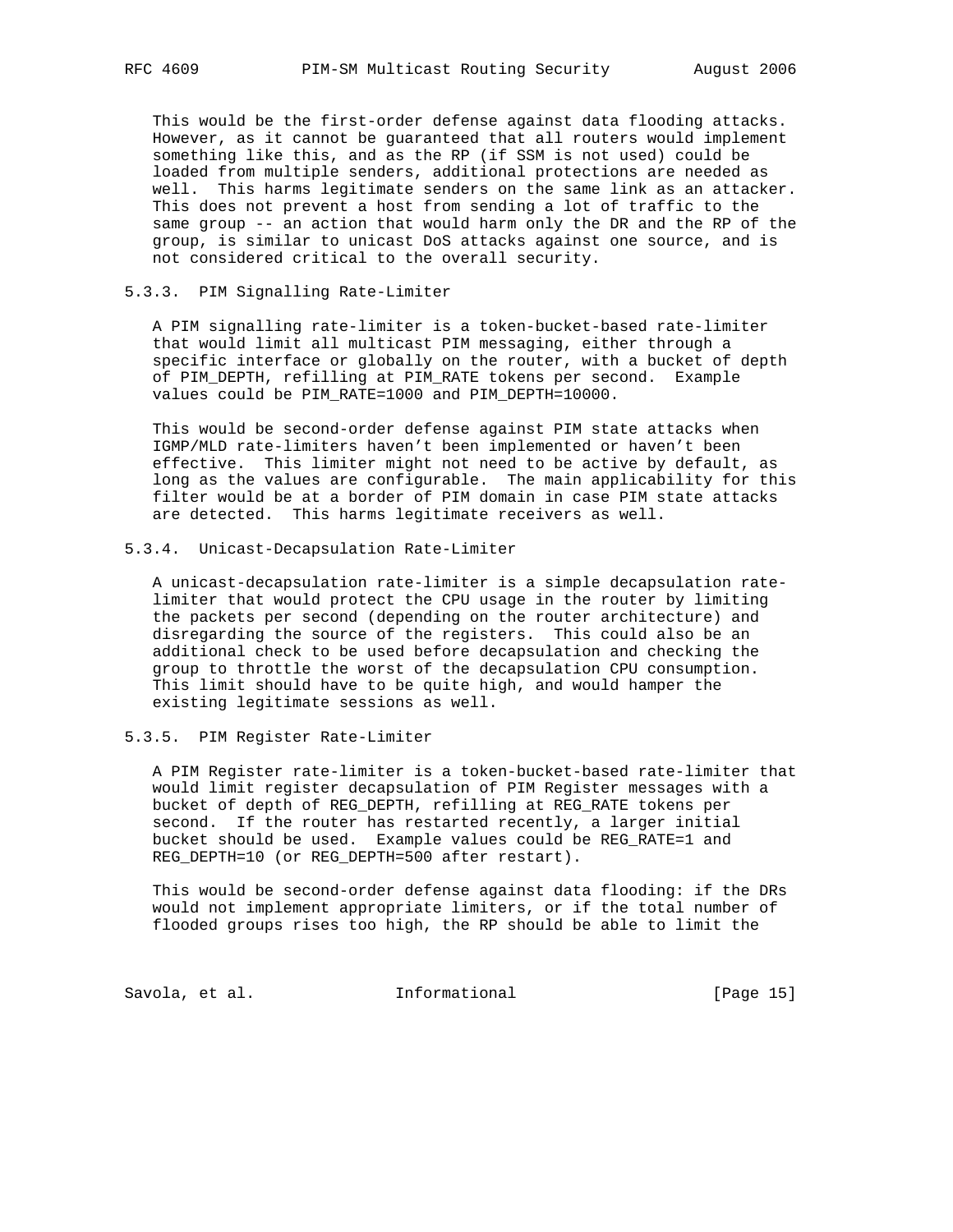rate with which new groups are created. This does not harm legitimate senders, as long as their groups have already been created.

5.3.6. MSDP Source-Active Rate-Limiter

 A MSDP source-active rate-limiter is a token-bucket-based, source based rate-limiter, that would limit new groups per source with a bucket of depth of SAG\_DEPTH, refilling at SAG\_RATE tokens per second. Example values could be SAG\_RATE=1 and SAG\_DEPTH=10.

 This would be second-order defense, at both the MSDP SA sending and receiving sites, against data flooding and MSDP vulnerabilities in particular. The specific threat being addressed here is a source (or multiple different sources) trying to "probe" (e.g., virus or worm) different multicast addresses. [16] discusses different MSDP attack prevention mechanisms at length.

## 5.4. Passive Mode for PIM

 As described in the last paragraph of Section 3, hosts are also able to form PIM adjacencies and send disrupting traffic unless great care is observed at the routers. This stems from the fact that most implementations require that stub LANs with only one PIM router must also have PIM enabled (to enable PIM processing of the sourced data, etc.) Such stub networks however do not require to actually run the PIM protocol on the link. Therefore, such implementations should provide an option to specify that the interface is "passive" with regard to PIM: no PIM packets are sent or processed (if received), but hosts can still send and receive multicast on that interface.

6. Security Considerations

 This memo analyzes the security of PIM routing infrastructures in some detail and proposes enhancements to mitigate the observed threats.

 This document does not discuss adding (strong) authentication to the multicast protocols. The PIM-SM specification [1] describes the application of IPsec for routing authentication; note that being able to authenticate the register messages and to prevent illegitimate users from establishing PIM adjacencies seem to be the two most important goals. The IGMPv3 specification [11] describes the use of IPsec for group management (IPsec for MLDv2 may be applied similarly), which is out of scope for this memo. However, note that being able to control the group memberships might reduce the receiver-based attacks.

Savola, et al. 1nformational [Page 16]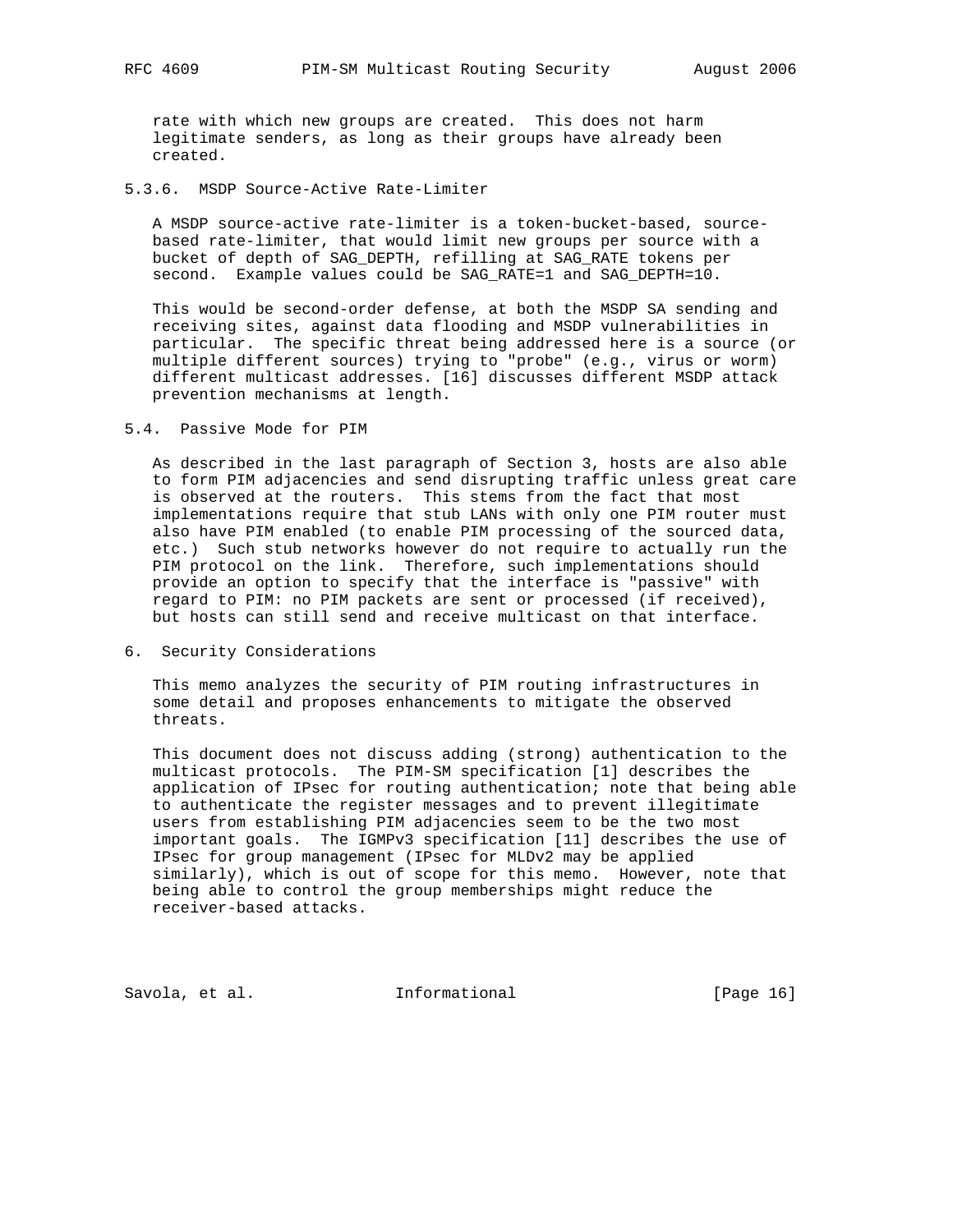However, one should keep in mind two caveats: authentication alone might not be sufficient, especially if the user or the host stack (consider a worm propagation scenario) cannot be expected to "behave well"; and adding such authentication likely provides new attack vectors, e.g., in the form of a CPU DoS attack with an excessive amount of cryptographic operations.

7. Acknowledgements

 Kamil Sarac discussed "return routability" issues at length. Stig Venaas and Bharat Joshi provided feedback to improve the document quality. Bill Fenner and Russ Housley provided useful comments during the IESG evaluation.

- 8. References
- 8.1. Normative References
	- [1] Fenner, B., Handley, M., Holbrook, H., and I. Kouvelas, "Protocol Independent Multicast - Sparse Mode (PIM-SM): Protocol Specification (Revised)", RFC 4601, August 2006.
	- [2] Fenner, B. and D. Meyer, "Multicast Source Discovery Protocol (MSDP)", RFC 3618, October 2003.
	- [3] Holbrook, H. and B. Cain, "Source-Specific Multicast for IP", RFC 4607, August 2006.
	- [4] Savola, P. and B. Haberman, "Embedding the Rendezvous Point (RP) Address in an IPv6 Multicast Address", RFC 3956, November 2004.
	- [5] Barbir, A., Murphy, S., and Y. Yang, "Generic Threats to Routing Protocols", RFC 4593, July 2006.

## 8.2. Informative References

- [6] Deering, S., "Host extensions for IP multicasting", STD 5, RFC 1112, August 1989.
- [7] Bhattacharyya, S., "An Overview of Source-Specific Multicast (SSM)", RFC 3569, July 2003.
- [8] Thaler, D., Fenner, B., and B. Quinn, "Socket Interface Extensions for Multicast Source Filters", RFC 3678, January 2004.

Savola, et al. 1nformational [Page 17]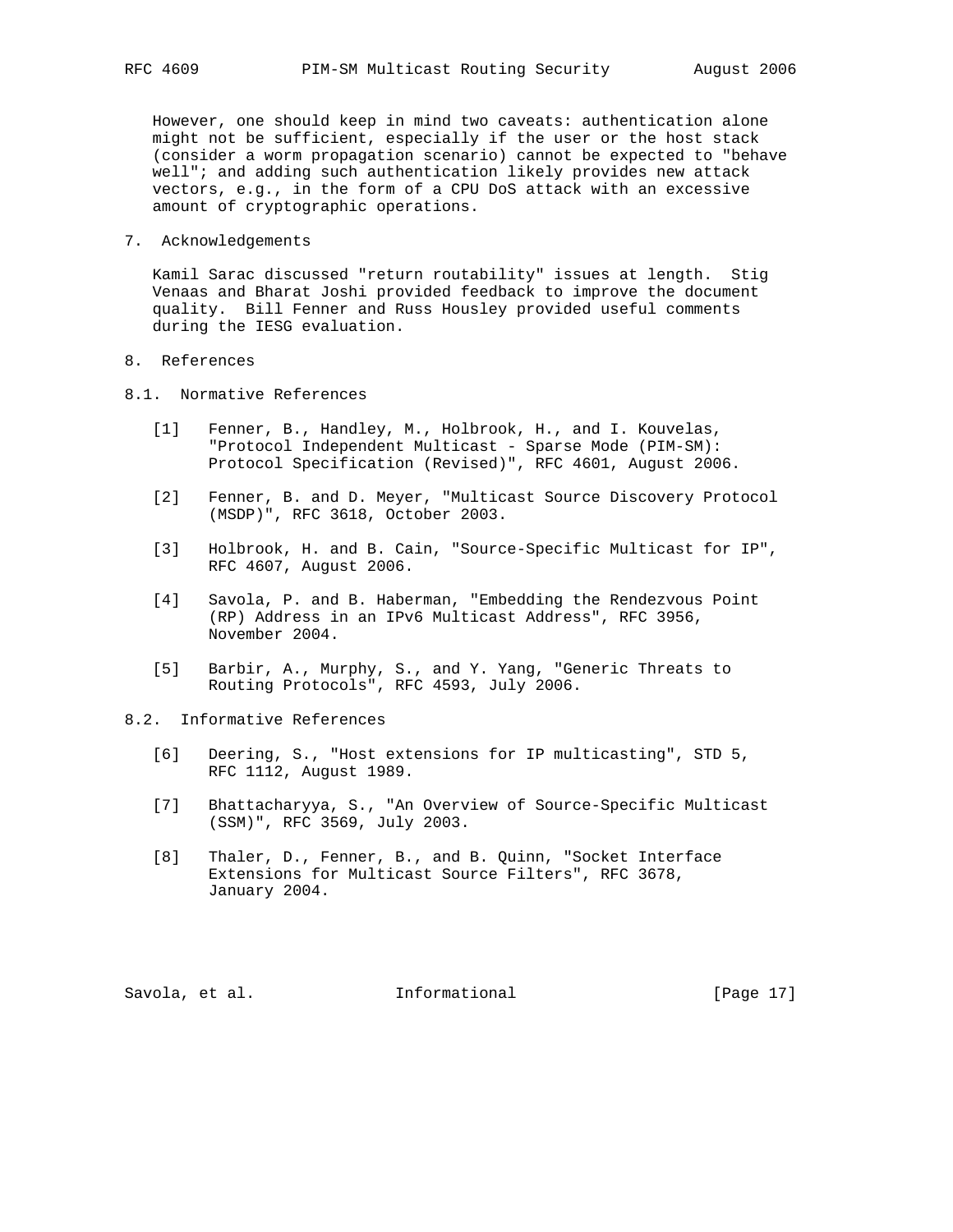- [9] Hardjono, T. and B. Weis, "The Multicast Group Security Architecture", RFC 3740, March 2004.
- [10] Daley, G. and G. Kurup, "Trust Models and Security in Multicast Listener Discovery", Work in Progress, July 2004.
- [11] Cain, B., Deering, S., Kouvelas, I., Fenner, B., and A. Thyagarajan, "Internet Group Management Protocol, Version 3", RFC 3376, October 2002.
- [12] Vida, R. and L. Costa, "Multicast Listener Discovery Version 2 (MLDv2) for IPv6", RFC 3810, June 2004.
- [13] Ferguson, P. and D. Senie, "Network Ingress Filtering: Defeating Denial of Service Attacks which employ IP Source Address Spoofing", BCP 38, RFC 2827, May 2000.
- [14] Baker, F. and P. Savola, "Ingress Filtering for Multihomed Networks", BCP 84, RFC 3704, March 2004.
- [15] Handley, M., "Bi-directional Protocol Independent Multicast (BIDIR-PIM)", Work in Progress, October 2005.
- [16] Rajvaidya, P., Ramachandran, K., and K. Almeroth, "Detection and Deflection of DoS Attacks Against the Multicast Source Discovery Protocol", UCSB Technical Report, May 2003.

Savola, et al. 1nformational [Page 18]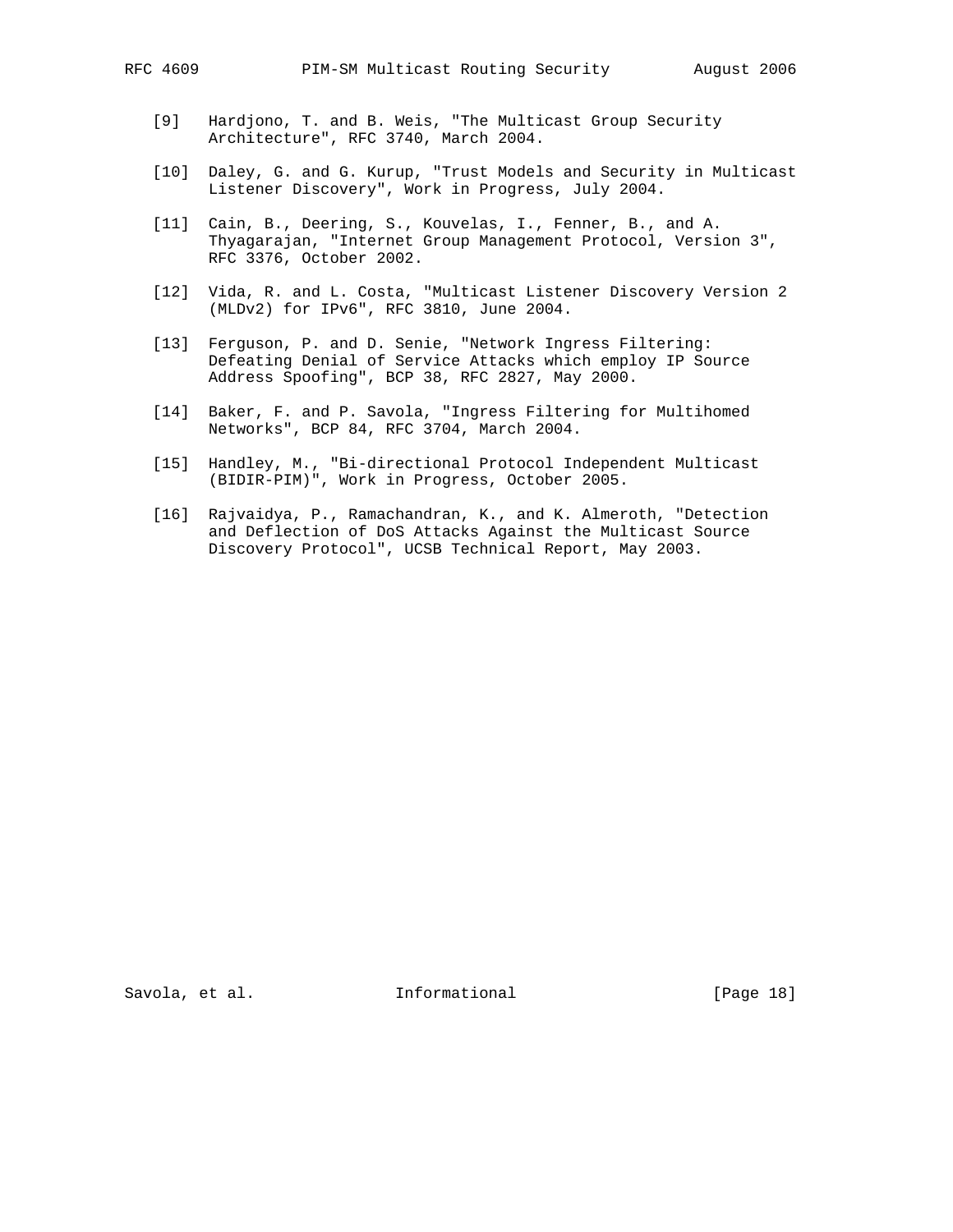Appendix A. RPF Considers Interface, Not Neighbor

 In most current implementations, the RPF check considers only the incoming interface, and not the upstream neighbor (RPF neighbor).

 This can result in accepting packets from the "wrong" RPF neighbor (the neighbor is "wrong" since, while the RPF check succeeds and the packet is forwarded, the unicast policy would not have forwarded the packet).

 This is a problem in the media where more than two routers can connect to, in particular, Ethernet-based Internet Exchanges. Therefore, any neighbor on such a link could inject any PIM signalling as long as a route matching the address used in the signalling is going through the interface.

 Note that for PIM signalling to be accepted, a PIM adjacency must have been established. However, typically, this does not help much against willful attackers, as PIM adjacencies are usually formed with anyone on the link. Still, the requirement is that the neighbor has enabled PIM in the concerned interface. That is, in most cases, the threat is limited to attackers within the operators in the exchange, not third parties. On the other hand, data plane forwarding has no such checks -- and having such checks would require that one look at the link-layer addresses used. That is, this checking is not as feasible as one might hope.

Savola, et al. 1nformational [Page 19]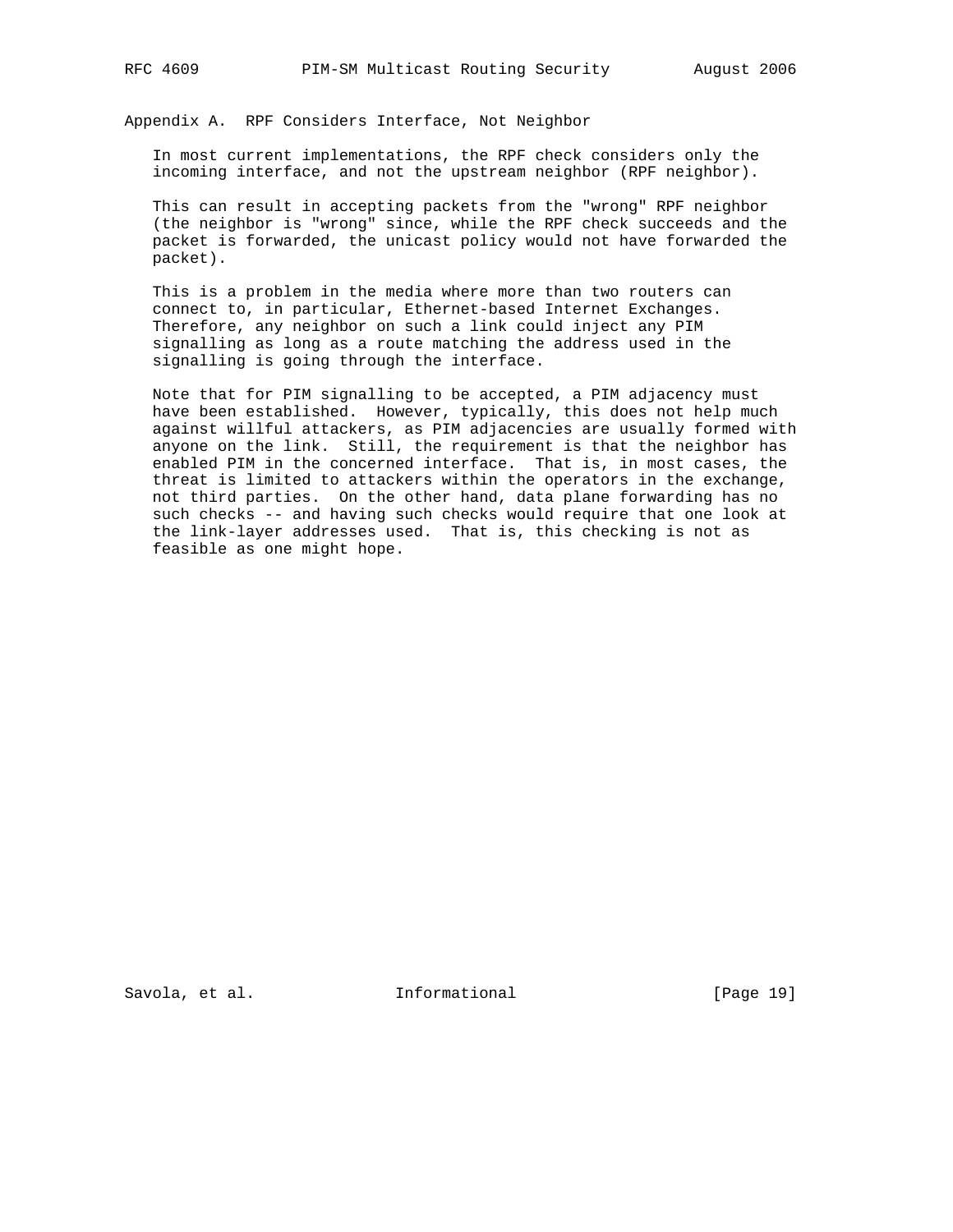Appendix B. Return Routability Extensions

 The multicast state information is built from the receiver side, and it can be currently pruned only by the receiver-side DR. If the RP or the source for the group is non-existent, the state can't be pruned by the DR without return routability extensions to provide such information. There might also be a need to remove the state in some cases when there is no multicast traffic sent to that group. This section discusses the alternative ways to remove the unused state information in the routers, so that it can't be used in state based DoS attacks. Note that rate-limiting PIM Joins gives some protection against the state attacks.

#### B.1. Sending PIM-Prune Messages Down the Tree

 When a router discovers the non-existence of the RP or the source, it can create a PIM-Prune message and send it back to the join originator. However, since it does not know the unicast IP address of join originator DR, it cannot directly unicast it to that router.

 A possible alternative is to use a link-local multicast group address (e.g., all-pim routers local multicast address) to pass this information back toward the joining DR. Since the routers from this current router all the way back to the joining DR have forwarding state entry for the group, they can use this state information to see how to forward the PIM-Prune message back.

 Each on-tree router, in addition to forwarding the PIM-Prune message, can also prune the state from its state tables. This way, the PIM- Prune message will go back to the DR by following the multicast forwarding state information created so far. In addition, if we use some sort of RPF checks during this process, we can also make it more difficult to inject such PIM-Prune messages maliciously.

 A potential abuse scenario may involve an attacker that has access to a router on the direct path and can send such PIM-Prune messages down the tree branch so as to prune the branch from the tree. But such an attacker can currently achieve the same effect by sending a PIM-Prune message toward the source from the same point on the tree. So, the proposed mechanism does not really aggravate the situation.

 One visible overhead in this new scenario might be that someone can send bogus join messages to create redundant PIM-Join and PIM-Prune messages in the network.

Savola, et al. **Informational** [Page 20]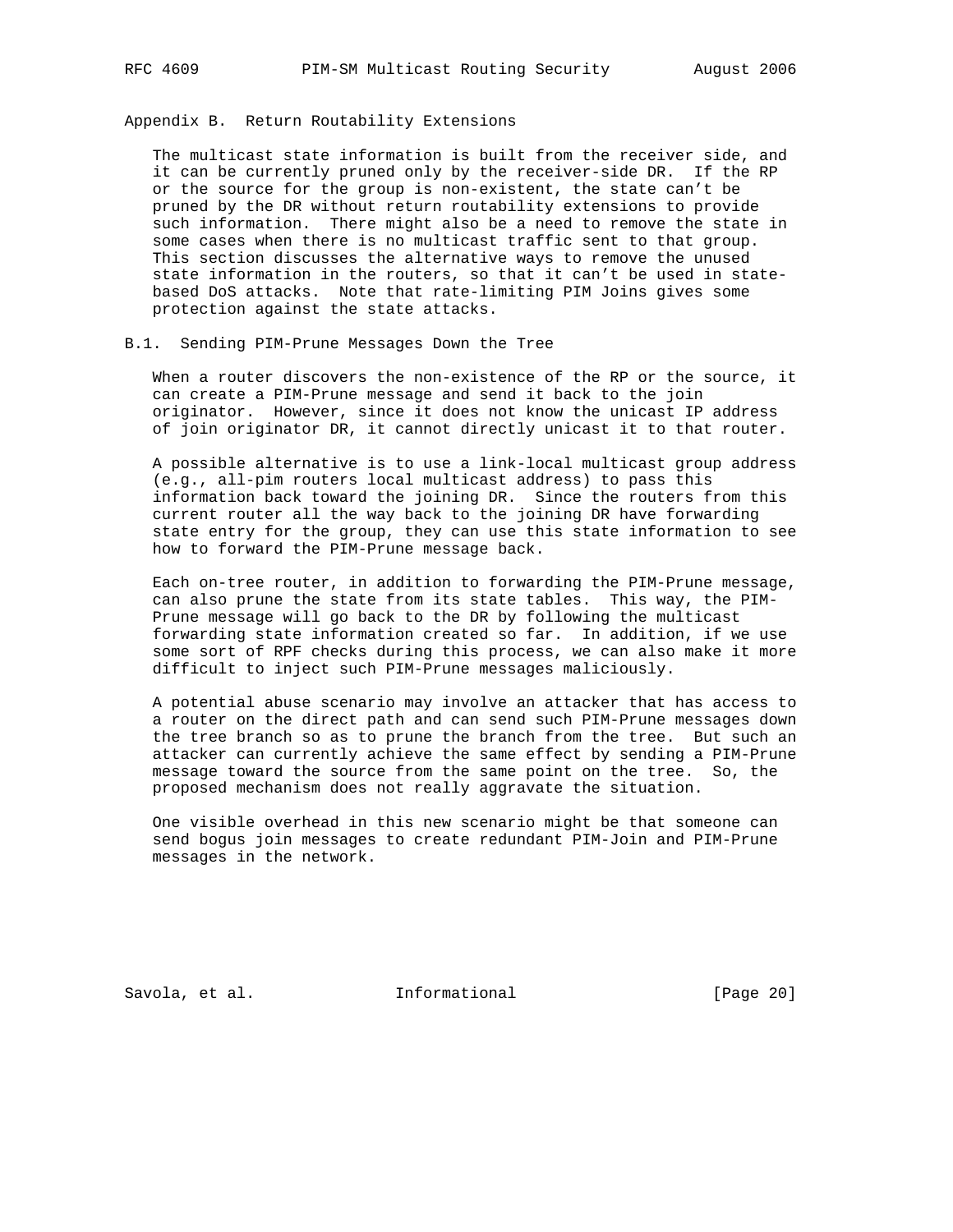## B.2. Analyzing Multicast Group Traffic at DR

 Another possible way to remove the unused state information would be to analyze individual group traffic at the DR and if there is no multicast traffic for a certain group within a certain time limit, the state should be removed. In here, if the receiver is malicious and wants to create states in the network, then it can send joins to different groups and create states on routers for each of these different groups until the DR decides that the groups are inactive and initiates the prune process. In addition, during the prune process, the routers will again process all these prune messages and therefore will be spending time.

## B.3. Comparison of the Above Approaches

 Both of these solutions have the same problem of renewing the multicast state information. The DR shouldn't permanently block the state building for that group, but should restrict the PIM Joins if it notices that the receiver is abusing the system. One additional option is to block the PIM Joins to the non-existent source/RP for a certain time.

 In the first approach (sending PIM-Prunes down the tree), part of the goal was to prune the states in the routers much sooner than in the second approach. (That is, the goal is to make sure that the routers will not be keeping unnecessary states for long time.)

 The second approach works also for DoS attacks related to the existing source/RP addresses, could be more quickly implemented and deployed in the network, and does not have any relationship with the other deployments (no need to change all PIM routers).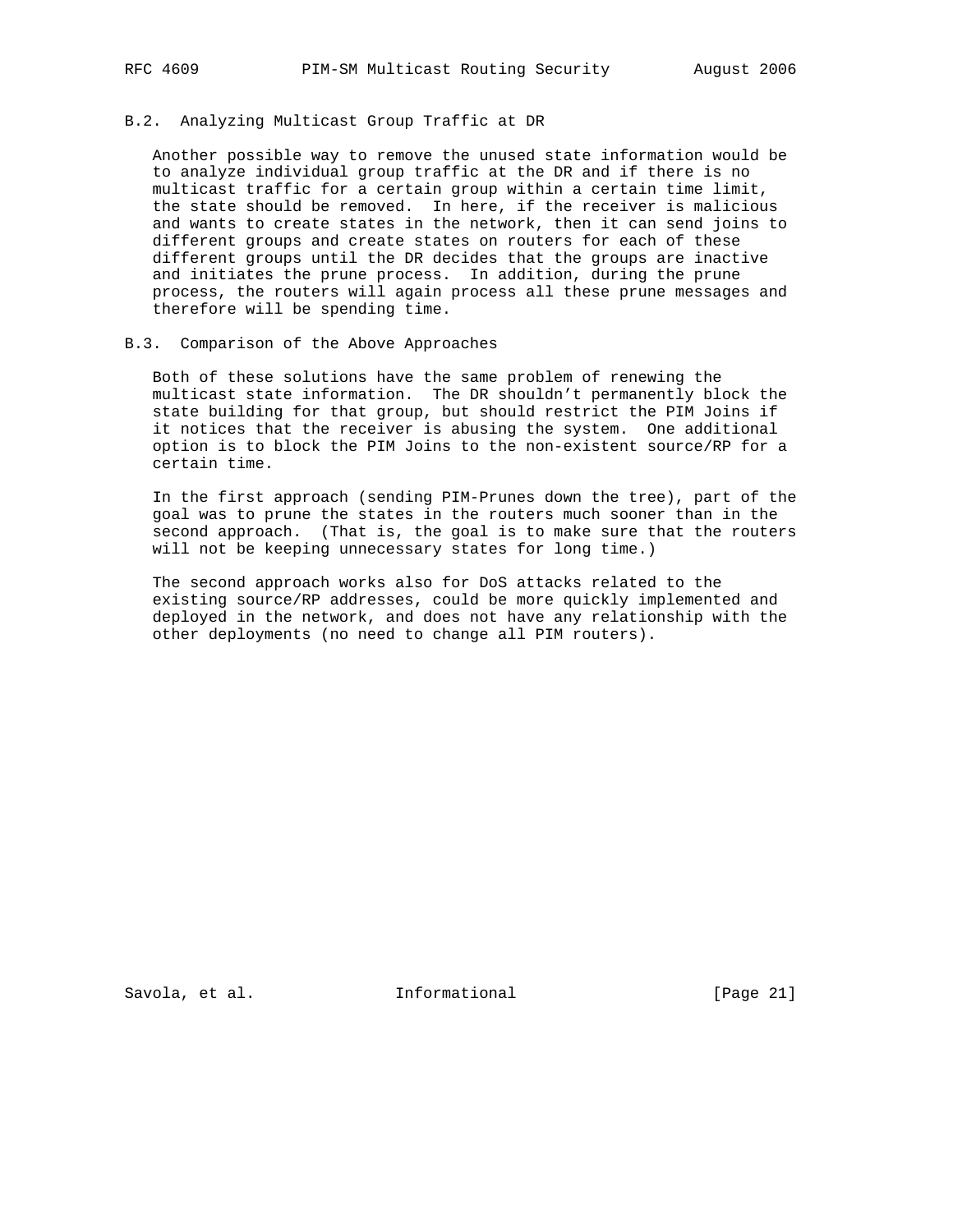Authors' Addresses

 Pekka Savola CSC/FUNET Espoo Finland

EMail: psavola@funet.fi

 Rami Lehtonen TeliaSonera Hataanpaan valtatie 20 Tampere 33100 Finland

EMail: rami.lehtonen@teliasonera.com

David Meyer

EMail: dmm@1-4-5.net

Savola, et al. 1nformational [Page 22]